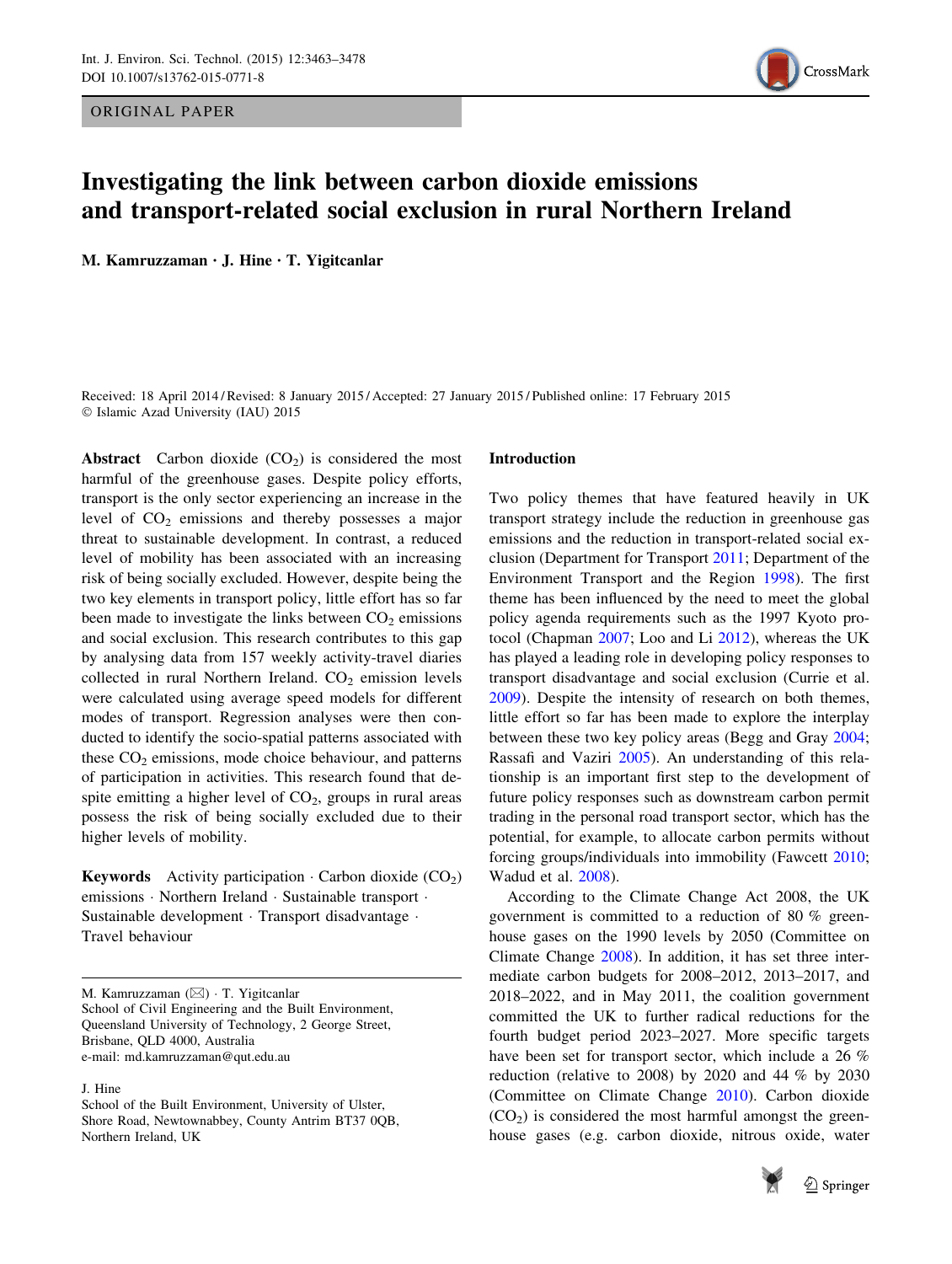vapour, methane) in terms of the contribution to global climate change that would be essentially irreversible (Brand and Preston [2010;](#page-13-0) Nocera et al. [2012](#page-14-0); Simpson [2006;](#page-14-0) Solomon et al. [2009\)](#page-14-0). Road transport alone produces about 28 % of  $CO<sub>2</sub>$  in UK (Department for Transport [2010a](#page-13-0)), and 12 % of global  $CO<sub>2</sub>$  is produced from the personal road transport sector and is the only sector in which this trend is increasing (Anable et al. [2012;](#page-12-0) Meyer et al. [2007](#page-14-0); Simpson [2006](#page-14-0); Wadud et al. [2008](#page-14-0)). As a result, the reduction in  $CO<sub>2</sub>$  emissions from the transport sector has been identified as a major challenge to these targets being met (Chapman [2007;](#page-13-0) Fudge and Peters [2011\)](#page-13-0).

Although the reduction in car use has been highlighted as a means to reduce  $CO<sub>2</sub>$  emissions from personal travel, the car is considered a lifeline for those living in rural areas due to the declining nature of both public transport services and locally available goods and services (Banister [2008b](#page-12-0); Farrington et al. [1998](#page-13-0); Gray et al. [2006;](#page-13-0) Higgs and White [2000;](#page-13-0) McDonagh [2006;](#page-14-0) Moseley [1979](#page-14-0); Nutley [1985](#page-14-0), [1986](#page-14-0); Shucksmith and Chapman [1998;](#page-14-0) Shucksmith and Philip [2000\)](#page-14-0). In Northern Ireland (NI), for example, 78 % of individuals who live in urban areas have a bus stop within 6-min walking distance from their home in comparison with 49 % in rural areas. Only 5 % of individuals have train stations within 26-min walking distance from their home in rural areas, whereas this is 35 % in urban areas (Department for Regional Development [2008](#page-13-0)). This suggests that rural dwellers are structurally dependent on the car (Ahern and Hine [2012;](#page-12-0) Howarth and Polyviou [2012](#page-14-0); McDonagh [2006;](#page-14-0) Shergold and Parkhurst [2012\)](#page-14-0). Therefore, the question remains as to what extent any carbon reduction policy will be socially sustainable in rural areas. In addition, despite the contemporaneous nature of the transformative shift to low carbon mobility, very little has been published academically from a socio-economic perspective, with the research literature to date tending to focus on technical challenges and solutions (Berkeley and Jarvis [2012\)](#page-12-0).

This research aims to: first, identify socio-spatial patterns of  $CO<sub>2</sub>$  emissions in rural areas; second, examine the travel behaviour patterns of low  $CO<sub>2</sub>$  emitters in order to understand why certain groups emit a lower level of  $CO<sub>2</sub>$ and why others do not; and third, assess the extent to which any  $CO<sub>2</sub>$  reduction policies could be implemented without forcing groups into being at risk of social exclusion. This research was conducted in three rural areas of NI (i.e. Doagh, Moira, and Saintfield), using weekly activity-travel diary data collected in 2009–2010 from a representative sample. A detailed review of the literature on the concept of transport-related social exclusion,  $CO<sub>2</sub>$  emissions reduction policies, and the methods used to measure  $CO<sub>2</sub>$ emissions is conducted in ''Materials and methods'' section. It also highlights the methodological limitations



associated with measuring the concept of transport-related social exclusion and also the challenges of making assessments of the link between travel choices and the measurements of  $CO<sub>2</sub>$  emissions. "Methods" section also discusses the methodology used to derive: a)  $CO<sub>2</sub>$  emission levels from personal travel, based on eight different modes; b) an individual's mode choice behaviour; and c) their level of participation in society (activity patterns). '['Results and](#page-8-0) [discussion'](#page-8-0)' section presents the results of such analyses. The impacts of alternative land use patterns in reducing  $CO<sub>2</sub>$  emission levels were also investigated by selecting three case study areas with differential levels of area accessibility and area mobility options in this research. Based on study findings, ''[Conclusion](#page-11-0)'' section discusses their implications in policy terms and presents the conclusions from this research.

#### Materials and methods

#### Literature review

## Personal travel and  $CO<sub>2</sub>$  emissions reduction policies

A multiplicity of factors can influence the level of  $CO<sub>2</sub>$ emissions from personal road transport such as fuel efficiency/economy (e.g. kilometres driven per litre), emission standard of fuels (e.g. amount of carbon content within a litre of fuel), travelled distance (e.g. the longer people drive, the more fuel they consume and consequently emit more  $CO<sub>2</sub>$ ), and chosen mode of transport (e.g. car emits higher per capita emissions compared to public transport). These factors have been classified as technological efficiency (e.g. the first two factors) and human travel behaviour (e.g. the last two factors) categories in the literature (Anable et al. [2012](#page-12-0); Ketelaer et al. [2014](#page-14-0)). Policy efforts to date have sought to target both categories in order to reduce  $CO<sub>2</sub>$  emissions from road transport.

The European Union considers that the development of new technologies provides the main possibility for reducing transport emissions (Torres and Pinho [2011](#page-14-0)). Evidence is slowly becoming available that technological efficiency (e.g. new vehicle, fuel economy) has stagnated/slowed down the rate of  $CO<sub>2</sub>$  emissions in many European and US cities (Schipper [2011](#page-14-0)). More importantly, technological changes are easy to implement because these are often regulated by national/international bodies (Garren et al. [2011](#page-13-0)). At the same time, a shift to low carbon mobility presents societal challenges. Policy makers need to ensure that the transformative shift already underway does not exclude sections of society less able to afford new technologies entering the market, particularly in the short to medium term when their cost is high (Berkeley and Jarvis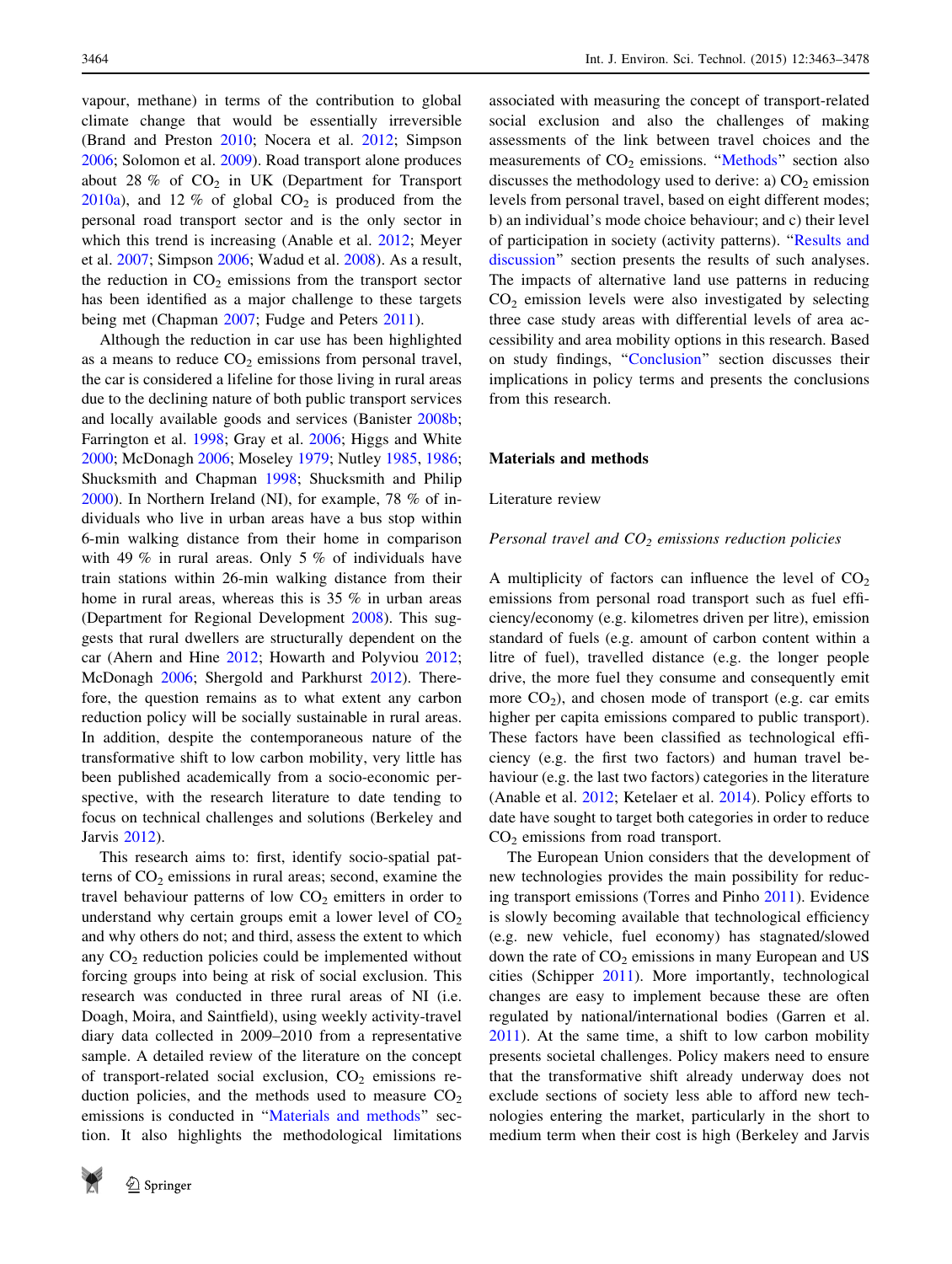[2012\)](#page-12-0). Wells ([2012\)](#page-15-0) has highlighted that within regions the privileges accorded to those owning and using electric vehicles will further exacerbate mobility disadvantage for those excluded from ownership or use.

Despite the technological improvements, numerous studies have found that  $CO<sub>2</sub>$  emissions from personal road transport are increasing and which are driven by changes in travel behaviour including high car dependency, declining levels of private car occupancy, increases in per capita trip rates, and longer motorised trip distances (e.g. vehicle kilometres travel—VKT) (Darido et al. [2014](#page-13-0); O'Mahony et al. [2012\)](#page-14-0). Consequently, various studies have argued in favour of behavioural shift policy measures indicating that technology has very little to do because an increasing technological efficiency means more people will be attracted to use it and also people will be using it more (Anable et al. [2012](#page-12-0); Chapman [2007;](#page-13-0) Wadud et al. [2008](#page-14-0)). For example, Kelly et al. ([2009\)](#page-14-0) have shown that newer cars produced a higher share of  $CO<sub>2</sub>$  emissions than older cars in the vehicle fleet in Ireland between 2000 and 2005. Similarly, Marques et al. [\(2012](#page-14-0)) have shown that the recent reduction in  $CO<sub>2</sub>$  emissions through dieselisation has been surpassed by the increased kilometres driven in Europe. Consequently, a growing urgency in policy circles on the need for more effective strategies to reduce carbon emissions has seen the development of a stronger focus on behaviour change in the UK (Fudge and Peters [2011](#page-13-0)). For example, the UK Government's Community Action 2020—Together We Can encapsulated the increased focus on behaviour change, and in this regard, a Framework for Behaviour Change has also been developed (HM Government [2005](#page-13-0)). The Department for Environment, Food and Rural Affairs has also published a Pro-Environmental Behaviours Framework in this regard (DEFRA [2008](#page-13-0)).

Policy interventions aimed at a behavioural shift towards low carbon mobility has been classified into push (e.g. travel behavioural changes by reducing the attractiveness of the car through higher taxes) and pull (e.g. travel behavioural changes by improving the attractiveness of public transport services by lowering fares and designing walkable roads) measures (Yigitcanlar and Kamruzzaman [2014\)](#page-15-0). These measures are again classified as soft or psychological (e.g. campaign, individualised travel planning, teleworking, and car pooling) and hard/structural (i.e. modification in infrastructure or legislation—congestion charging) interventions (Department for Transport [2009](#page-13-0)). Although the effectiveness of such interventions has been assessed in various contexts, they are sporadic in nature (Avineri and Waygood [2013](#page-12-0); Department for Transport [2004,](#page-13-0) [2009\)](#page-13-0).

Research has shown that following the implementation of a number of soft-policy options in three UK towns between 2004 and 2009, car travel was reduced by 9 % and

the use of more sustainable transport options increased substantially—i.e. bus 10–22, cycling 26–30, and walking 10–13 % (Department for Transport [2010b\)](#page-13-0). In addition to these soft measures, research has also highlighted the need for hard (physical) measures such as the allocation of land uses according to the needs of travellers (Frank et al. [2000](#page-13-0); Santos et al. [2010](#page-14-0)). This is due to the fact that travel is a derived demand and the location of available opportunities will shape the demand for travelling (Banister [2008a](#page-12-0)). However, research findings to date are contradictory in nature. Wang et al. [\(2014](#page-14-0)) found that changing urban form between 2000 and 2009 significantly impacted on commuting  $CO<sub>2</sub>$  emission levels in Beijing. In contrast, Brand and Preston [\(2010](#page-13-0)) did not find any significant relationship between  $CO<sub>2</sub>$  emissions and land use patterns or household locations in the UK context. Little is known about the socio-spatial patterns of  $CO<sub>2</sub>$  emissions from personal travel and in turn which policy interventions can be targeted to encourage more behavioural change (Anable et al. [2012](#page-12-0); Brand and Boardman [2008;](#page-13-0) Brand and Preston [2010](#page-13-0); Frank et al. [2000\)](#page-13-0). This is particularly true in rural areas despite the rate of car use being higher and longer distance trips being made when compared to urban trips<sup>1</sup> (Department for Regional Development [2008](#page-13-0); NISRA [2001\)](#page-14-0). This means that per capita  $CO<sub>2</sub>$  emissions are much higher in rural areas (Brand et al. [2013](#page-13-0)), and as a result, rural areas deserve more policy attention in order to meet the stated targets and also to reduce spatial disparities in the  $CO<sub>2</sub>$ emissions level (Glaeser and Kahn [2010](#page-13-0); Tian et al. [2012](#page-14-0)).

#### Measures of  $CO<sub>2</sub>$  emissions from road transport

The methodology used to calculate  $CO<sub>2</sub>$  emissions from road transport can broadly be classified into aggregate (topdown) and disaggregate (bottom-up) measures (Garren et al. [2011](#page-13-0); Kok et al. [2011](#page-14-0); Li [2011](#page-14-0)). Our review shows that most studies to date have used the aggregate measures in which  $CO<sub>2</sub>$  emissions from road transport are calculated for a geographic area (e.g. country, state, city, and municipalities). Within aggregate measures, three approaches to estimate  $CO<sub>2</sub>$  emissions have commonly been used and included: (a) fuel consumption, (b) vehicle registration, and (c) travel distance method (e.g. VKT) (Kennedy [2010](#page-14-0)). The

 $^1\,$  For instance, the 2012 National Travel Survey data show that 45  $\%$ households in London (or 20 % in small/medium towns) have no car, whereas this is only 9 % in rural areas. 52 % of the households in rural areas own two or more cars in comparison with 16 % in London (or 34 % in small/medium towns). In addition, although both urban and rural households made almost an equal number of trips (983 per person per year), 78 % of the trips were made by using the car in rural areas compared to 40 % in London (or 66 % in small/medium towns) and also the average journey length is much higher in rural areas (9.7 miles in rural areas versus 4.6 miles in London (or 7.2 miles in small/ medium towns).

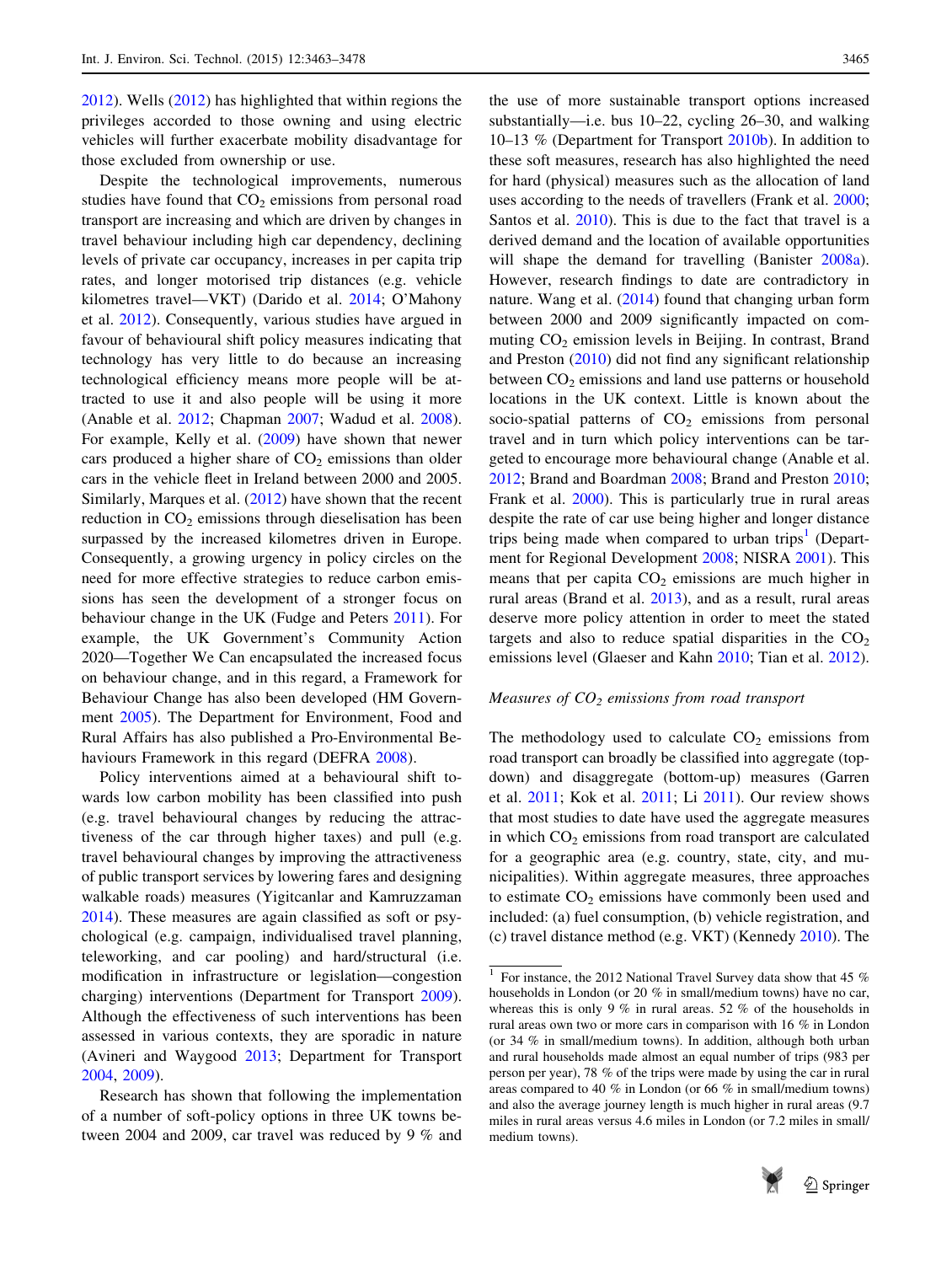fuel consumption method is usually used for larger geographic areas (e.g. nation, state). In this method, total  $CO<sub>2</sub>$ emissions are calculated based on total sales of fuel (different types) in a geographic area and their associated emission factors. A weakness of this method is the assumption that all fuels sold within a geographic area are also consumed within that area, and therefore, the method may produce a misleading result for smaller geographic areas. As a way forward, the vehicle registration method is used to calculate  $CO<sub>2</sub>$  emissions for smaller geographic areas (e.g. municipalities). This method, first, calculates the total  $CO<sub>2</sub>$  emissions for a larger geographic area (e.g. state) using the fuel consumption method. Then, the total emissions are proportionately scaled down based on the percentage of registered vehicles which reside within the smaller areas. The third method calculates  $CO<sub>2</sub>$  emissions based on total distance travelled (e.g. VKT) by all individuals living in a particular area. This is the most widely used method because of the availability of VKT data for local areas. In this method, the VKT data are used to estimate total fuel consumption based on a nationally averaged fuel economy value for different modes of transport (cars and/or trucks). Total fuel consumption is then converted into a total  $CO<sub>2</sub>$  emissions level based on the emission factor of specific fuel type.

Andrews [\(2008](#page-12-0)) has simplified the VKT method by generating a weighted total fuel economy factor for all modes (e.g. car and light trucks). In this method, the modespecific weights were generated based on modal split (e.g. proportion of trips made by different modes). In addition, this method has not taken into account fuel-specific emission factors for the calculation of  $CO<sub>2</sub>$  emissions. Some researchers have, however, differentiated total VKT based on nationally averaged driving conditions such as highway driving  $(45 \%)$  and city driving  $(55 \%)$ . A specific fuel economy is then applied to each condition in order to calculate the total fuel consumption within a geographic area. This uniform differentiation of driving condition for all geographic areas has also been criticised in the literature, particularly in areas with a mismatched share of highways and urban roads. In response, Garren et al. ([2011\)](#page-13-0) developed a local condition methodology that takes into account the actual VKTs of urban areas and highway conditions for different areas. In the absence of real VKT data, researchers have also used different modelling techniques (e.g. regression, gravity, simulation) to estimate VKT and consequently  $CO<sub>2</sub>$  emissions within an area (see, for example, Wang et al. [2014\)](#page-14-0).

Whilst the aggregate approaches are useful for devising top-down policy measures, they provide little evidence on how these measures will impact on individuals who are at risk of being excluded from society due to immobility—an issue that has been far less well researched (Lucas and



Jones [2012](#page-14-0)). In addition, O'Mahony et al. ([2012\)](#page-14-0) have highlighted that an understanding of the factors behind  $CO<sub>2</sub>$ emissions (why some groups emit more than others) is essential to formulating climate change mitigation policy and the development of applicable targets. As a result, researchers have started using disaggregate measures in order to understand the complexity and patterns of  $CO<sub>2</sub>$ emissions associated with personal travel. The use of household travel survey data (HTSD) has been identified as the most effective way of modelling the complexity of  $CO<sub>2</sub>$ emissions in these studies (see Brand and Preston [2010](#page-13-0); Darido et al. [2014;](#page-13-0) Ko et al. [2011](#page-14-0); Mathez et al. [2013](#page-14-0)).

Ko et al.  $(2011)$  $(2011)$  have identified groups of high  $CO<sub>2</sub>$ emitters in the Seoul Metropolitan Area using the 2006 HTSD. This work used published emission factor data as used in Japan and calculated  $CO<sub>2</sub>$  emission levels for passenger car, taxi, bus, and subway. This work reported that the top 10 % of emitters in Seoul were responsible for 63 % of emissions with adult males being the largest emitters in the city (3.9 kg/day). Using the characteristics of the last trip made (mode, distance, speed) to McGill University and associated emission factors, Mathez et al. [\(2013](#page-14-0)) identified socio-temporal patterns of  $CO<sub>2</sub>$  emitters. The study then used these identified patterns and generated a number of  $CO<sub>2</sub>$  emission scenarios (e.g. what if all drivers switch to transit). McNamara and Caulfield ([2011\)](#page-14-0) calculated  $CO<sub>2</sub>$  emissions of commuting trips based on VKT and emission factors by mode in Dublin. This work then examined the impact of introducing a 20 %  $CO<sub>2</sub>$  reduction cap on national average emissions and identified commuters who are above the cap likely to drive to work over long distances, have dependent children in their household, and own more than one car. Using disaggregate measures, Brand and Preston [\(2010](#page-13-0)) found groups that potentially emit a lower level of  $CO<sub>2</sub>$  include those on low income, are of non-working occupational status, older in age, and without their own cars.

The evidence from above studies shows that a number of factors are important in the calculation of  $CO<sub>2</sub>$  emissions from personal travel including the choice of travel mode, distance travelled (VKT), carbon content in fuel (e.g. fuel type), fuel economy, driving condition. Despite the development of various models (see Boulter et al. [2007](#page-12-0) for a review), most of the disaggregate studies have used the average speed model to calculate  $CO<sub>2</sub>$  emissions. A number of software tools have also been developed over the years to calculate emission levels based on the average speed models including MEET (Methodologies for Estimating air pollutants Emissions from Transport), COPERT (Computer Programme to Calculate Emissions from Road Transport), NAEI (National Atmospheric Emissions Inventory), and ARTEMIS (Assessment and Reliability of Transport Emission Models and Inventory Systems) (see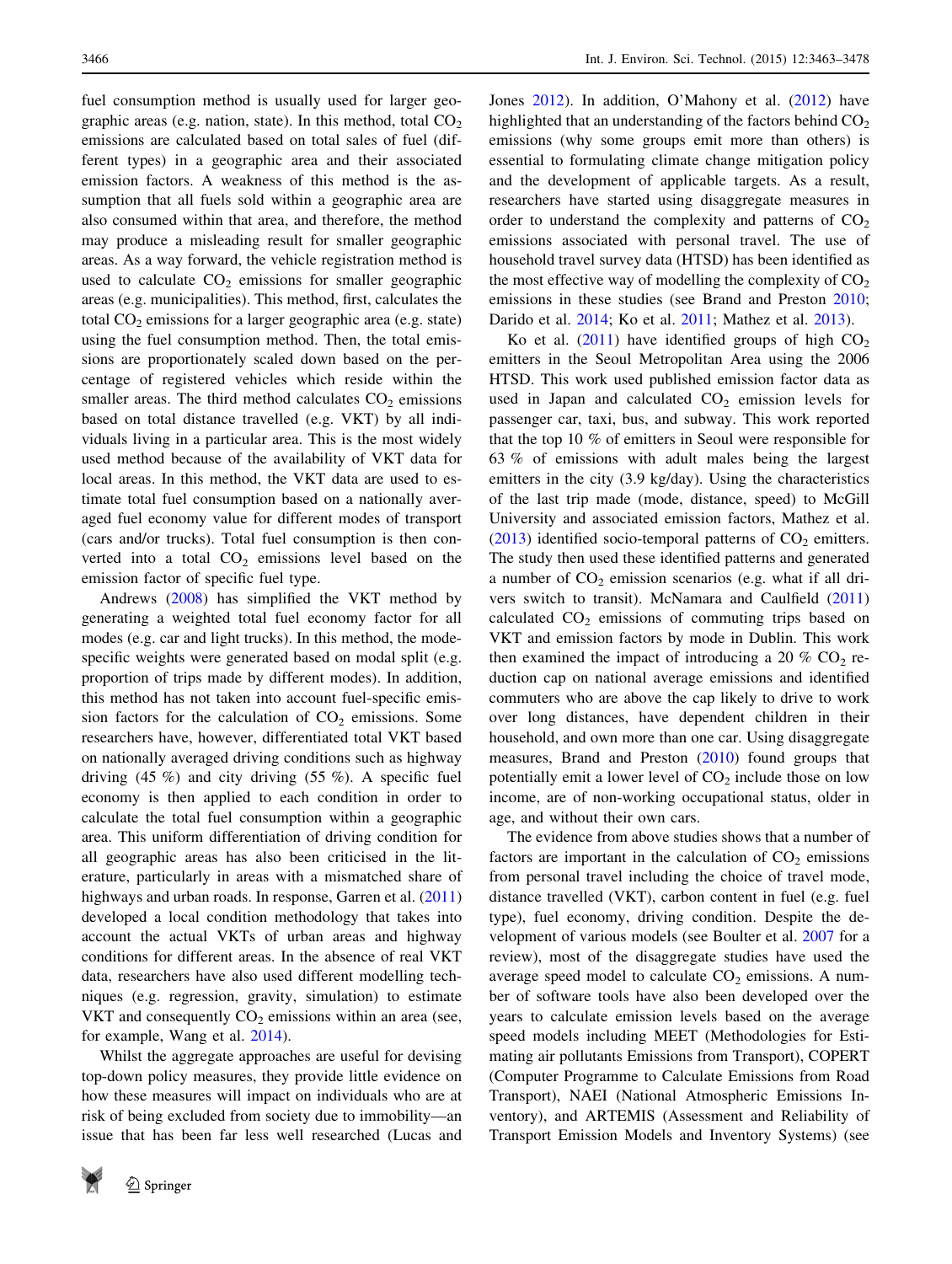Barlow and Boulter [2009](#page-12-0); Ntziachristos and Samaras [2009\)](#page-14-0). Most of the disaggregate studies have, however, overlooked many of the above factors that may potentially contribute to  $CO<sub>2</sub>$  emissions—probably for the reason of simplification. Research has shown that  $CO<sub>2</sub>$  emissions can be generated in two different ways from road transport hot exhaust emissions when any vehicle operates at normal temperature and cold start emissions when a vehicle starts after certain period of rest (Boulter et al. [2007;](#page-12-0) Joumard and Andre [1990;](#page-14-0) Ntziachristos and Samaras [2009](#page-14-0); Tchepel et al. [2012\)](#page-14-0).

#### Measures of transport-related social exclusion

Social exclusion is a process, the key outcome of which is a lack of participation in daily activities (Burchardt et al. [1999,](#page-13-0) [2002\)](#page-13-0). Studies have found evidence which indicates that transport plays a central role in this process as it enables people to reach essential opportunities (Currie and Stanley [2008](#page-13-0); Hine and Mitchell [2003;](#page-13-0) Social Exclusion Unit [2003](#page-14-0)). Accessibility planning has been advocated as a key policy tool aimed at reducing transport-related social exclusion in the UK (Cass et al. [2005](#page-13-0); Currie and Stanley [2008;](#page-13-0) Department for Transport [2006](#page-13-0)). A recent study has examined the impacts of different accessibility planning initiatives in the UK and found differential levels of impacts (from providing a ''degree of access to basic services'' to ''life changing'') and that has directly contributed to the promotion of social inclusion (Kilby and Smith [2012\)](#page-14-0). Consequently, this study has advocated that ''accessibility planning can and should be recognised as key to localism'' in the recent changing policy context of accessibility planning (p. 34). Other policy initiatives with a significant impact in reducing transport-related social exclusion are the concessionary fare schemes for younger and older age people (Jones et al. [2013\)](#page-14-0).

An assessment of transport-related social exclusion generally follows a two-step process: first, an identification of transport disadvantaged groups/areas that possess a lower level of accessibility and/or mobility and generally referred to as transport disadvantaged and second, an evaluation of the nature of exclusion or non-participation of the identified disadvantaged groups (Kamruzzaman and Hine [2011](#page-14-0)). Although some of the studies have used a quantitative technique to identify transport disadvantage, a majority have used qualitative data (e.g. focus groups, interviews) to identify the nature of exclusion or non-participation in activities. As a result, the evidence presented in these studies is inadequate for assessing the relationship between  $CO<sub>2</sub>$  emissions and social exclusion. Church et al. [\(2000](#page-13-0)) have mentioned that in the absence of an objective

assessment, qualitative investigation will provide only a limited appreciation of the extent of transport-related social exclusion.

Traditionally used measures to identify transport disadvantage are aggregated in nature such as service deprivation measure within the multiple deprivation-based measures and accessibility planning approach within the many local transport plans in the UK (Department for Communities and Local Government [2008;](#page-13-0) NISRA [2005](#page-14-0); Scottish Executive [2006](#page-14-0); Welsh Assembly Government [2008](#page-15-0)). Despite its usefulness, studies have highlighted a number of weaknesses to this approach in identifying transport disadvantage. Methodology has been identified as one of these barriers, particularly where it has been unable to identify people's actual patterns of travel and participation in activities (Department for Transport [2006](#page-13-0); Lucas [2006](#page-14-0)). The policy challenge therefore relates to the ability to identify those groups and individuals in society who face transport disadvantage in order to address their needs, because both transport and opportunities remain unequal both within and between areas (Hine and Mitchell [2003](#page-13-0); Hodge et al. [2002](#page-13-0); Knowles [2006\)](#page-14-0). This suggests the need for a more disaggregated approach in the identification of transport disadvantage as well as their non-participation in activities.

Various groups have been identified in the literature that possess the risk of being excluded from society due to their immobility and included low incomes, elderly, unemployed, disabled, women with children, non-car-owning households (Hine and Mitchell [2001;](#page-13-0) Kamruzzaman and Hine [2011](#page-14-0); Social Exclusion Unit [2003\)](#page-14-0). Most of these groups have also been identified as the low  $CO<sub>2</sub>$  emitters in various geographic contexts. However, most of these studies have been conducted in urban areas. The patterns of transport disadvantage and  $CO<sub>2</sub>$  emissions could be distinctly different in the context of rural areas. For example, Shergold and Parkhurst ([2012\)](#page-14-0) found that car availability is not a strong indicator of overall inclusion in rural England. In contrast, as shown earlier (see footnote 1), car-owning individuals are likely to drive more in rural areas and have different  $CO<sub>2</sub>$  emission levels. Therefore, a critical assessment is necessary to identify the linkage between  $CO<sub>2</sub>$  emissions levels and social exclusion in rural areas so that the social impacts and distributional effects of any future policy decision aimed at reducing  $CO<sub>2</sub>$  emissions can be evaluated (Gough [2013](#page-13-0); Lucas and Jones [2012](#page-14-0); Wadud et al. [2008](#page-14-0); Wells [2012](#page-15-0)). This issue has clearly been acknowledged in NI which has stated that ''sustainable transport may mean different things in urban and rural areas—one policy does not fit all'' (Northern Ireland Assembly [2011](#page-14-0)).

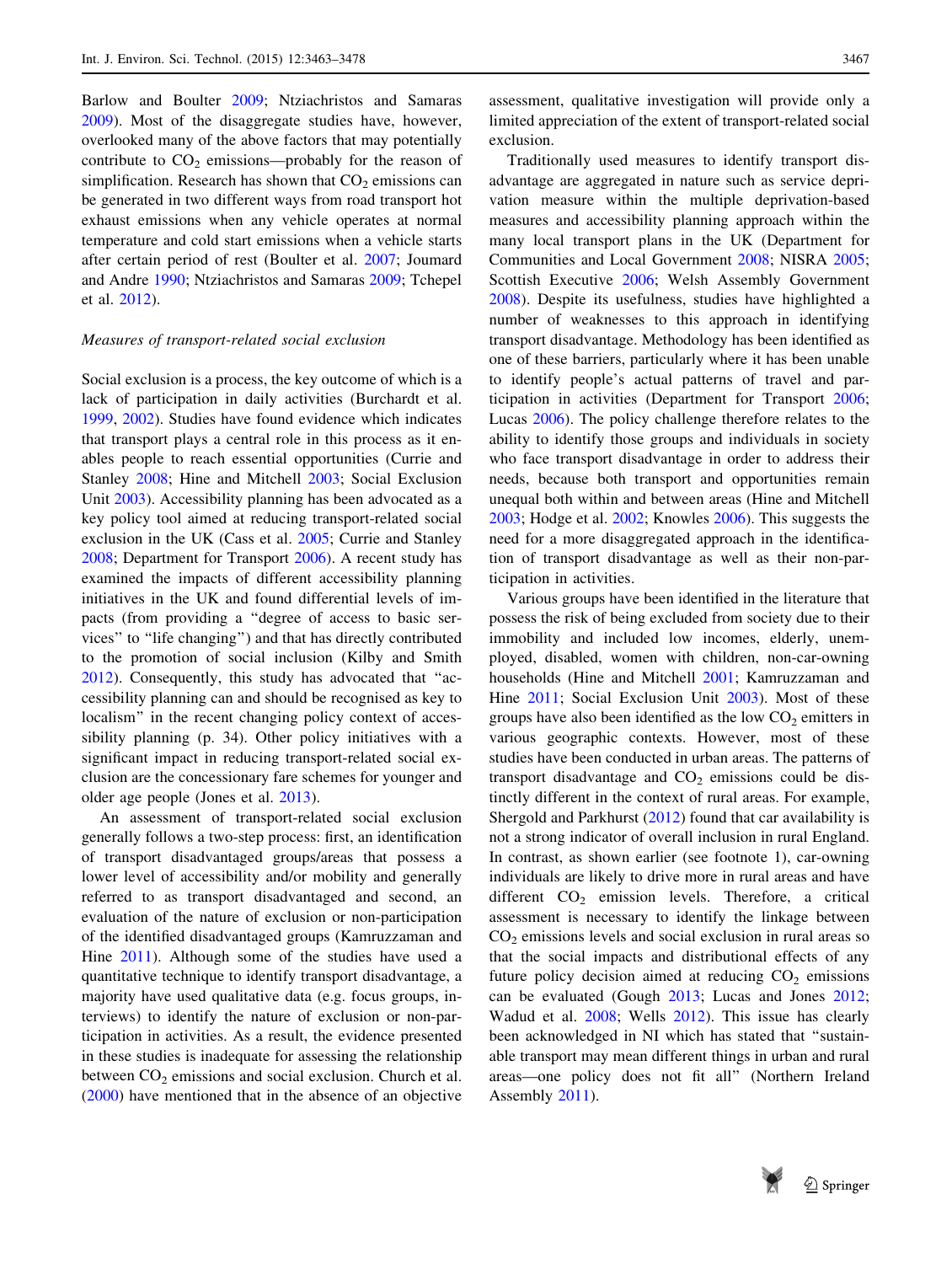#### <span id="page-5-0"></span>Methods

#### **Data**

The NI government committed to reduce  $CO<sub>2</sub>$  emissions in order to meet the targets as set out in the UK Climate Change Act 2008 (Northern Ireland Assembly [2011](#page-14-0)). The government has also recognised that the challenge to sustainable transport is more severe in NI compared to other parts of the UK due to greater levels of rural driving and consequently a relatively higher level of emissions per capita. The Northern Irish government has undertaken a series of policy initiatives aimed at reducing  $CO<sub>2</sub>$  emissions levels including attitudinal change towards sustainable transport, utilisation of more sustainable transport technologies, investment in public transport, and investment in rural roads. The latter is seen as being important because the government recognises that public transport services are not available at all times, and therefore, the reliance on private car is inevitable. Many of these policy options have also been echoed in other policy documents aimed at reducing transport-related social exclusion in NI (Department for Regional Development [2001](#page-13-0), [2002,](#page-13-0) [2005\)](#page-13-0). The question, however, remains as to what extent these unique policies contribute to  $CO<sub>2</sub>$  reduction and reductions in transport-related social exclusion. This issue was investigated in this research using individual level activity-travel data collected during the summer of 2009 and 2010 through an activity-travel diary survey from three case study areas located in rural NI: Moira, Saintfield and Doagh (Fig. [1\)](#page-6-0). The three case study areas were selected

• Moira: A self-contained village (in terms of locally available opportunities) located within walking distance from the motorway and train station but located away from urban areas.

using differential levels of area accessibility and area

- Saintfield: A self-contained village located away from the motorway, train station, and urban areas.
- Doagh: Not a self-contained village, located away from the motorway and train station, but located close to urban areas (e.g. Ballyclare).

Respondents for the activity-travel survey were selected from those in the sample who took part in a questionnaire survey conducted in an earlier phase of this research and those who provided consent for their participation in the activity-travel survey. Although 85, 77, and 96 respondents provided consent; 45, 62, and 50 activity-travel diaries were collected from Moira, Saintfield, and Doagh, respectively (an average return rate of 60 %). Therefore, a total of 157 activity-travel diaries were analysed in this research. Details about sampling, survey design



mobility criteria:

framework, and the representativeness of the sample to the wider population have been published elsewhere and are not discussed here in detail (Hine et al. [2012](#page-13-0); Kamruzzaman and Hine [2011\)](#page-14-0). These diaries contained a seven consecutive days of out-of-home travel and the activity details of respondents including trip origin, trip destination, trip start time, trip end time, trip day, trip purpose, travel mode, and roads/routes travelled for 3,057 individual trips. Respondents' socio-economic data were collected through the questionnaire survey and were used as the explanatory variables to identify differences in the levels of  $CO<sub>2</sub>$  emission, travel behaviour, and activity participation (outcome variables) in this research (Table [1\)](#page-7-0). Due to area accessibility and area mobility differences between the case study areas, an individual living area profile was also used as a spatial explanatory variable (rural form) in this research in order to model contextual influence on the outcomes. Note also that originally the research was designed to investigate transport-related social exclusion in rural NI with no intention to analyse  $CO<sub>2</sub>$  emissions patterns. Consequently, the datasets do not necessarily contain all the factors to precisely derive  $CO<sub>2</sub>$  emissions level data. The data in this paper, however, do represent a serious attempt to calculate  $CO<sub>2</sub>$  emissions and explore the linkages with patterns of travel behaviour.

### Calculation of  $CO<sub>2</sub>$  emissions

This research derived both hot exhaust and cold start  $CO<sub>2</sub>$ emissions. The average speed model was used to calculate hot exhaust  $CO<sub>2</sub>$  emissions level for each trip in this research. An analysis of the collected data shows that individuals used eight different modes in the 7 days surveyed (Table [2\)](#page-7-0). Individuals' reported trip origin, trip destination, and travelled routes were geo-referenced, and consequently, trip distances were derived. Travel time associated with each trip was derived by subtracting trip start time from trip end time. Using the trip distances and travel times, average travel speed (km/h) for each trip was also derived. Stop over times between trips were calculated by subtracting the trip end time of a trip from the trip start time of the subsequent trip.

Equation 1 was used to calculate hot exhaust  $CO<sub>2</sub>$ emissions level for each trip (Ntziachristos and Samaras [2009](#page-14-0)). We have restricted the equation by excluding the engine size and fuel type factors due to limitations in our dataset.

$$
E_{\text{HOT}; i,j,k,n}(\text{g}) = e_{\text{HOT}: i,j,k,n}(\text{gm}/\text{mode} - \text{km})
$$
  
× trip distance(km) (1)

where  $E_{\text{HOT}}$  = hot exhaust emissions (in gram) of trip *i*; using transport mode  $j$ , driving condition  $k$ , and emission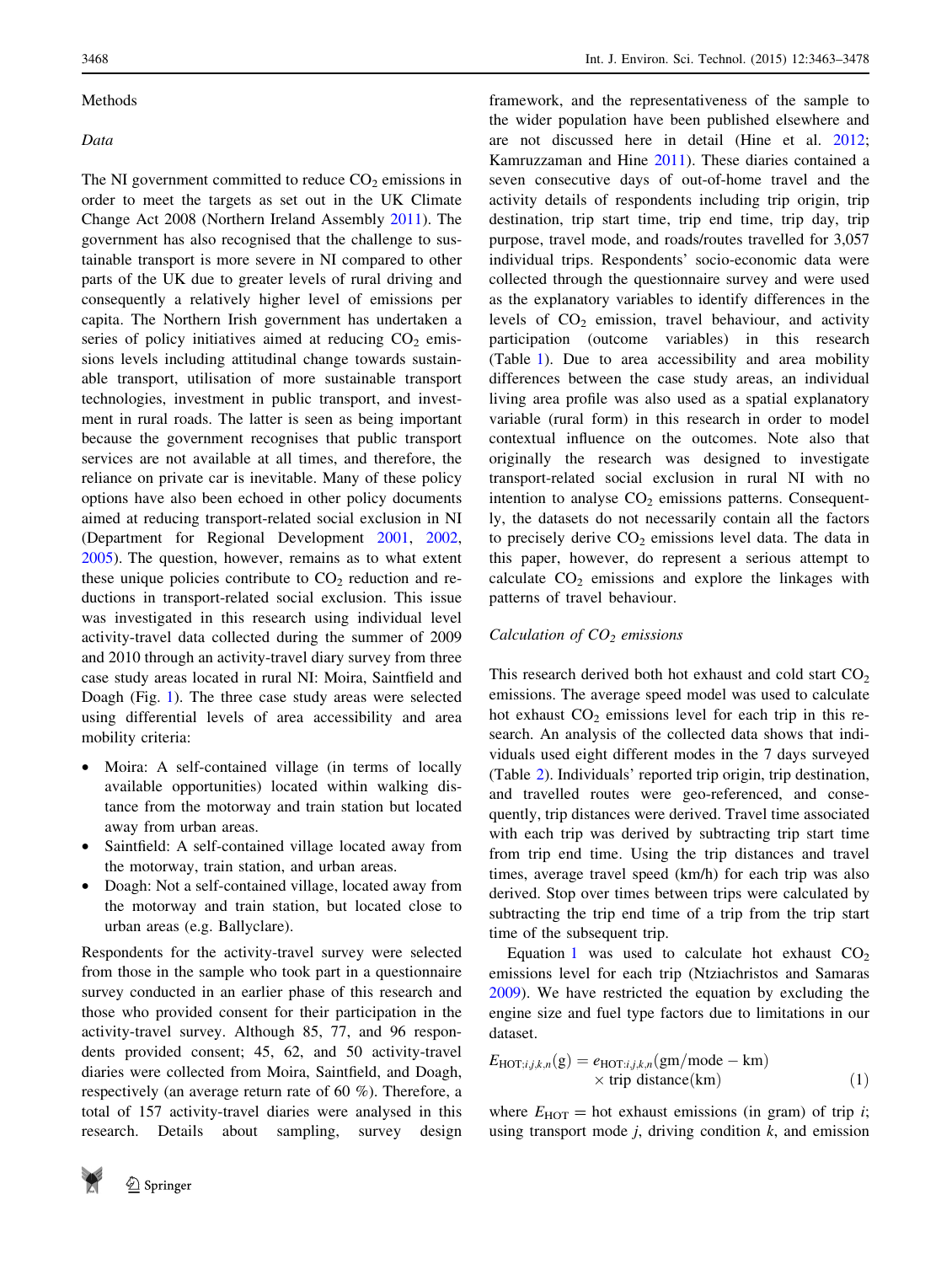<span id="page-6-0"></span>

Fig. 1 Location of the case study areas in wider geographic context in Northern Ireland

standard *n*; and  $e_{\text{HOT}}$  = associated emission factor under these conditions.

Therefore,  $E_{\text{HOT}}$  scores were calculated for each of the 3,057 trips separately. The associated emission factor  $(e<sub>HOT</sub>)$  of each trip was selected based on its characteristics (e.g. mode, driving condition) from published sources (Boulter et al. [2009](#page-13-0); Brand [2005;](#page-13-0) Ntziachristos and Samaras [2009\)](#page-14-0). The driving conditions of each trip made by respondents were classified into either urban, or rural, or motorway based on the derived average speed of that trip. $^2$  The associated emission factors for bus trips were divided by 10—given that the average occupancy of

<sup>&</sup>lt;sup>2</sup> Urban < 40 km/h, 40 km/h  $\leq$  rural < 77 km/h, motorway > 77 km/h. These standards were also found to be consistent with the speed limit proposed in the different types of road networks in Northern Ireland.

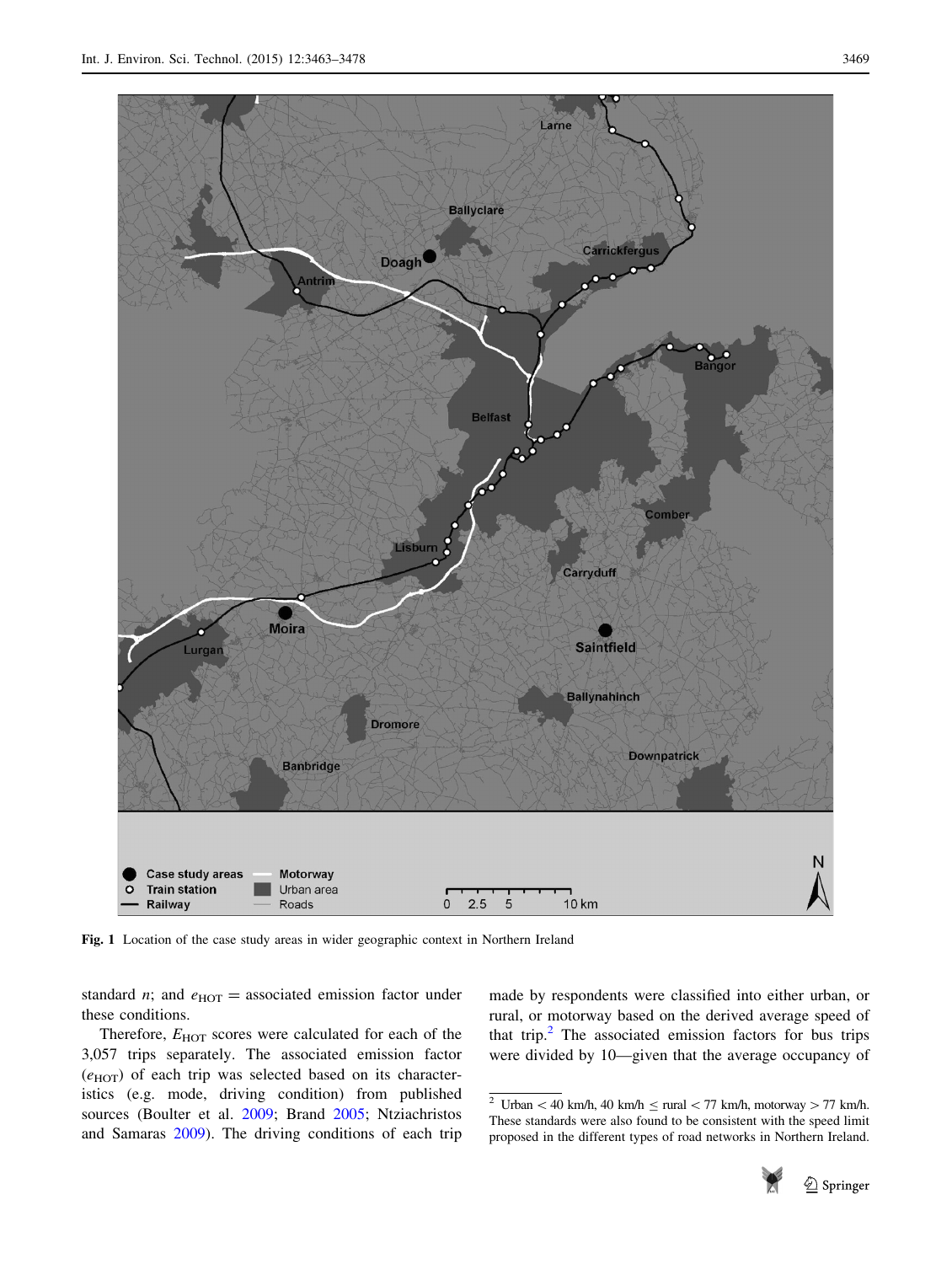| Variable names            | Coded categories and definition                                                                                                           | Variable used as in the<br>model | Statistical model used for<br>analysis |
|---------------------------|-------------------------------------------------------------------------------------------------------------------------------------------|----------------------------------|----------------------------------------|
| Area profile              | $1 =$ Moira (good area accessibility and area mobility options);<br>$2 =$ Saintfield (good area accessibility and poor area<br>mobility); | Explanatory                      |                                        |
|                           | $3 =$ Doagh (poor area accessibility and poor area mobility)                                                                              |                                  |                                        |
| Gender                    | $1 = Male$ ;                                                                                                                              | Explanatory                      |                                        |
|                           | $2 =$ Female                                                                                                                              |                                  |                                        |
| No. of car                | Number of car in household                                                                                                                | Explanatory                      |                                        |
| Income                    | $1 =$ Low income (income level below the average income of<br>rural NI);                                                                  | Explanatory                      |                                        |
|                           | $2 =$ High income (income level above the average income of<br>rural NI)                                                                  |                                  |                                        |
| Age                       | $1 =$ Young (18–59 years);                                                                                                                | Explanatory                      |                                        |
|                           | $2 =$ Older (60 years and above)                                                                                                          |                                  |                                        |
| Occupation                | $1 =$ Working (full/part time employed, business);                                                                                        | Explanatory                      |                                        |
|                           | $2 =$ Non-working (retired, unemployed, household<br>management, student)                                                                 |                                  |                                        |
| Home ownership            | $1 =$ Household owning a house;                                                                                                           | Explanatory                      |                                        |
|                           | $2 =$ otherwise                                                                                                                           |                                  |                                        |
| $CO2$ emission            | Continuous data type measured by gram (g) in a week                                                                                       | Dependent                        | General linear model                   |
| Mode choice<br>behaviour  | Number of trips made using different modes of transport                                                                                   | Dependent                        | Multinomial logit model                |
| Activity<br>participation | Number of trips made to perform different activities                                                                                      | Dependent                        | Multinomial logit model                |

<span id="page-7-0"></span>Table 1 Variables used in the empirical modelling and their definitions

rural transport services (Ulsterbus) in NI is 10 people<sup>3</sup> (Department for Regional Development [2008](#page-13-0), [2010](#page-13-0)). Equation [1](#page-5-0) was, however, not used for the calculation of  $CO<sub>2</sub>$  emissions level associated with the train trips. There are no light rail, electric rail, and tram services operational in NI. The only form of train that is operational in NI is the regional train powered by diesel. As a result, the emission levels from the train trips were calculated using 73.7 g/passenger-km as an emission factor (Brand [2005\)](#page-13-0). The hot exhaust emission level was considered as zero (0) when trips were made using the bicycle or foot because these modes do not produce any tailpipe emissions (Santos et al. [2010](#page-14-0)).

Cold start  $CO<sub>2</sub>$  emissions were calculated only for trips undertaken by using the car. Car trips that were made after 60 min stop over time between the trips were considered as a cold start trip (Frank et al. [2000](#page-13-0)). The fraction of trip

<sup>&</sup>lt;sup>3</sup> This occupancy figure was calculated for the survey period. In 2009–2010, 41.9 million passenger journeys were made using the Ulsterbus services. Total bus-kilometres figure stood at 58.1 million. The Northern Ireland Travel Survey data show that the average journey length using the Ulsterbus services is 13.4 km (8.3 miles). Therefore, the calculated passenger-kilometres for this period is 578.22 million (41.9  $\times$  13.4). Bus occupancy = 10 (i.e. passengerkm/bus-km).



length that was made under cold engine conditions was calculated using Eq. 2 (Brand [2005](#page-13-0)).

$$
\beta = 0.6474 - 0.02545 \times l_{\text{trip}} - (0.00974 - 0.000385) \times t_a
$$
\n(2)

where  $\beta$  = fraction of trip length travelled under cold start condition,  $l_{\text{trip}}$  = average length of trips under consideration, and  $t_a$  = average ambient temperature. The average trip length of all cold start trips using the car was calculated, and it was found to be 15 km in this research.

Table 2 Descriptive statistics showing the trip characteristics of the data

| uuu         |                    |                        |                             |  |  |  |  |
|-------------|--------------------|------------------------|-----------------------------|--|--|--|--|
| Mode        | Number of<br>trips | $\%$ of total<br>trips | Average trip length<br>(km) |  |  |  |  |
| Driving car | 2,002              | 65.5                   | 14.41                       |  |  |  |  |
| Bus         | 168                | 5.5                    | 15.73                       |  |  |  |  |
| Train       | 12                 | 0.4                    | 29.02                       |  |  |  |  |
| Lift        | 208                | 6.8                    | 13.30                       |  |  |  |  |
| Walk        | 610                | 20.0                   | 0.71                        |  |  |  |  |
| Taxi        | 35                 | 1.1                    | 14.95                       |  |  |  |  |
| Bicycle     | 20                 | 0.7                    | 10.94                       |  |  |  |  |
| Motorcycle  | $\overline{c}$     | 0.1                    | 16.99                       |  |  |  |  |
| Total       | 3,057              | 100.0                  | 11.71                       |  |  |  |  |
|             |                    |                        |                             |  |  |  |  |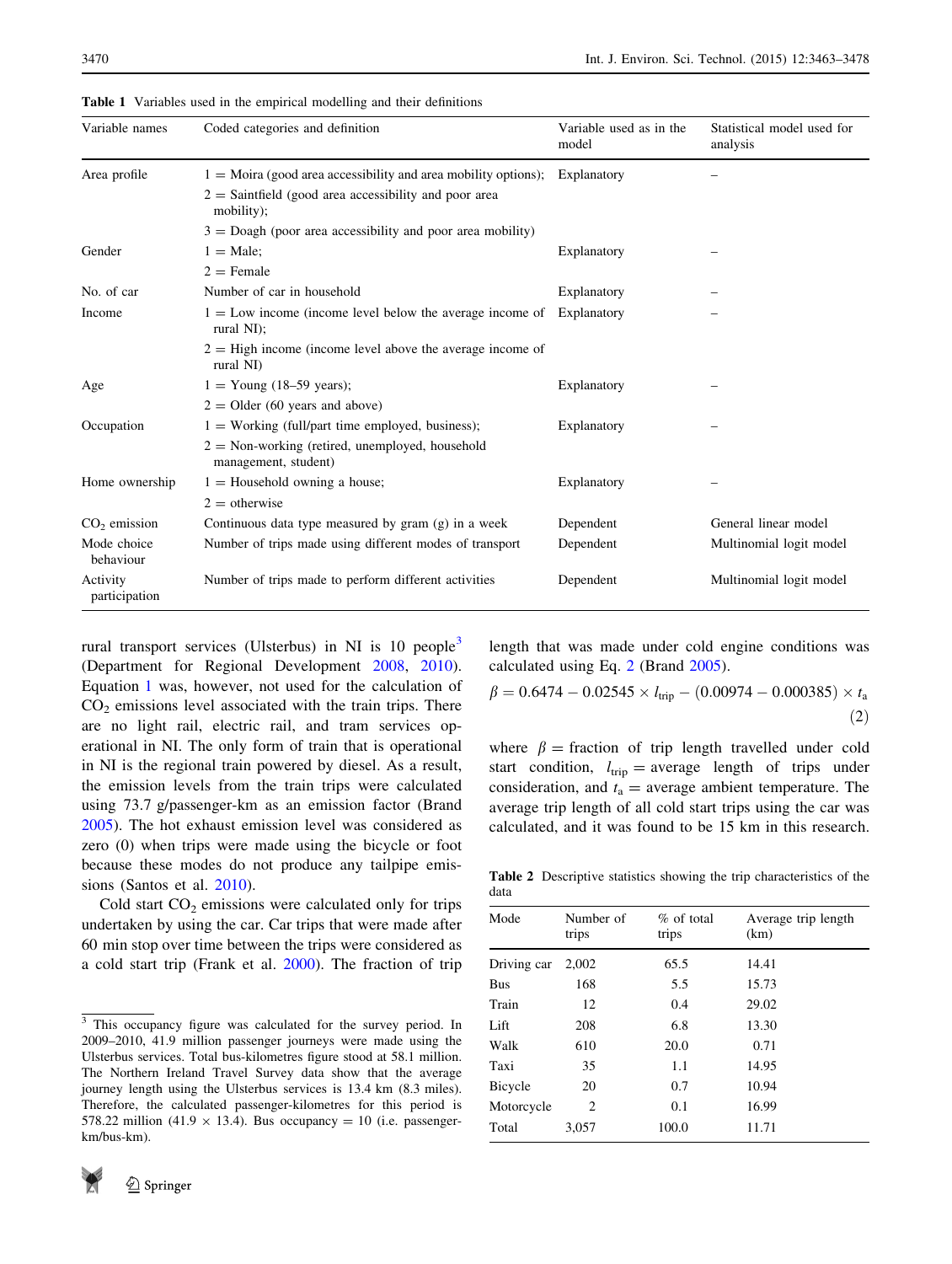<span id="page-8-0"></span>As mentioned earlier, the activity-travel diaries were collected during the summer and the average temperature in NI varies between 11 and 18  $^{\circ}$ C in the survey period (BBC [2010\)](#page-12-0). Therefore, 15 °C was used as a value for  $t_a$  in this research. Using the derived value for  $\beta$  coefficient, the cold start emission level was calculated for each trip using Eq. 3 (Brand [2005](#page-13-0)).

$$
E_{\text{COLD};i} = \beta \times E_{\text{HOT};i} \times (e^{\text{COLD}}/e^{\text{HOT}} - 1)
$$
 (3)

where  $E_{\text{COLD}:i}$  = cold start emissions (in gram) for trip *i*;  $\beta$ and  $E_{\text{HOT}:i}$  as above; and  $e^{\text{COLD}}/e^{\text{HOT}}$  = cold/hot emission quotient which was calculated using Eq. 4 (Ntziachristos and Samaras [2009\)](#page-14-0).

$$
e^{\text{COLD}}/e^{\text{HOT}} = 1.9 - 0.03 \times t_a \tag{4}
$$

The cold start emission and hot exhaust emission levels were aggregated to derive total emissions associated with each trip. This emission level was further aggregated for each person to derive individual level weekly  $CO<sub>2</sub>$ emission level data. Using these scores as a dependent variable, a seven factor ANOVA with a full factorial interaction between the explanatory variables was conducted based on the general linear model (GLM) in SPSS in order to identify patterns of  $CO<sub>2</sub>$  emissions for different socio-spatial groups.

# Generating activity-travel patterns

As the policy emphasis has been placed on behavioural change and the choice of transport mode in order to reduce the  $CO<sub>2</sub>$  emission levels, this research analyses the mode choice behaviour of different groups in order to understand why certain groups emit a higher level of  $CO<sub>2</sub>$ , whereas others do not. In addition, as a lack of participation in activities has been identified as the key outcome of the social exclusionary process, individual activity patterns were also analysed to identify whether the low  $CO<sub>2</sub>$  emitters possess the risk of being excluded from society. In transport terms, such participation implies the proportion of trips made to participate in different activities compared to other groups. However, train trips and trips that were undertaken using the motorcycle were excluded from this analysis. This is due to the fact that the train was not available to respondents living in Doagh and Saintfield. Whilst none of the respondents living in Moira and Doagh used the motorcycle as a mode of transport.

A coding list of 29 trip purposes was provided to the respondents participating in the activity diary phase of the research. These trip categories were subsequently grouped into eight main categories: work, social, shopping, recreational, health, food, returning home, and other (e.g. to drop off) for this research. However, return home trips

were excluded from this analysis, which is due to the fact that social inclusion means the ability to participate in outof-home activity. As a result, a total of 1,704 individual trips were analysed which finished at locations other than the home (1,353 return home trips). Two multinomial logit models were estimated in STATA: one to identify mode choice behaviour, and the other to identify the rate of participation in different activities. The models computed the relative risk ratios (RRRs) for each explanatory variable that indicated a measure of how much more likely one group (e.g. male) used a certain mode of transport (e.g. bus) (or participated in an activity e.g. social) against the reference category (e.g. car/work) when compared to its counterpart (e.g. female).

## Results and discussion

Socio-spatial patterns of  $CO<sub>2</sub>$  emitters

Table [3](#page-9-0) shows that on average each individual emitted 32 kg  $CO<sub>2</sub>$  in a week. No other comparable data are available to verify this level of  $CO<sub>2</sub>$  emissions in a rural context. In addition, previously reported data are also not consistent across urban areas. For example, Ko et al. ([2011\)](#page-14-0) have reported that on average, each person emits about 1.6 kg  $CO<sub>2</sub>$  a day in Seoul. In contrast, this level of  $CO<sub>2</sub>$ emission was reported for a single trip to McGill University for different groups (Mathez et al. [2013](#page-14-0)). Our weekly finding was found to be slightly higher than the previously reported rates, which suggests that people in rural areas emit more  $CO<sub>2</sub>$  per capita.

A significant model emerged from the GLM test using the weekly  $CO<sub>2</sub>$  emission level as a dependent variable with good explanatory power (Table [4\)](#page-9-0) (Xing et al. [2010](#page-15-0)). This means that a significant difference exists in the levels of  $CO<sub>2</sub>$  emissions between the different groups considered. Area profile, car ownership and occupation variables were found to have a significant effect in the model (Table [4](#page-9-0)). The post hoc analysis using the area profile variable shows that individuals living in Doagh emitted a significantly higher level of  $CO<sub>2</sub>$  (39 kg) compared to individuals living in Moira (37 kg) and Saintfield (23 kg) (Table [3\)](#page-9-0). There could be a number of possible explanations for these differences. For instance: (1) individuals living in Doagh travelled mostly by car. The emission factor associated with the car is higher per passenger kilometre and as a result, despite travelling a shorter distance, this mode could represent a group which is a higher emitter; (2) despite no differences in the mode choice behaviour between the case study areas, individuals living in Doagh travelled longer distances; (3) individuals living in Doagh travelled shorter distances but participated in activities more frequently than

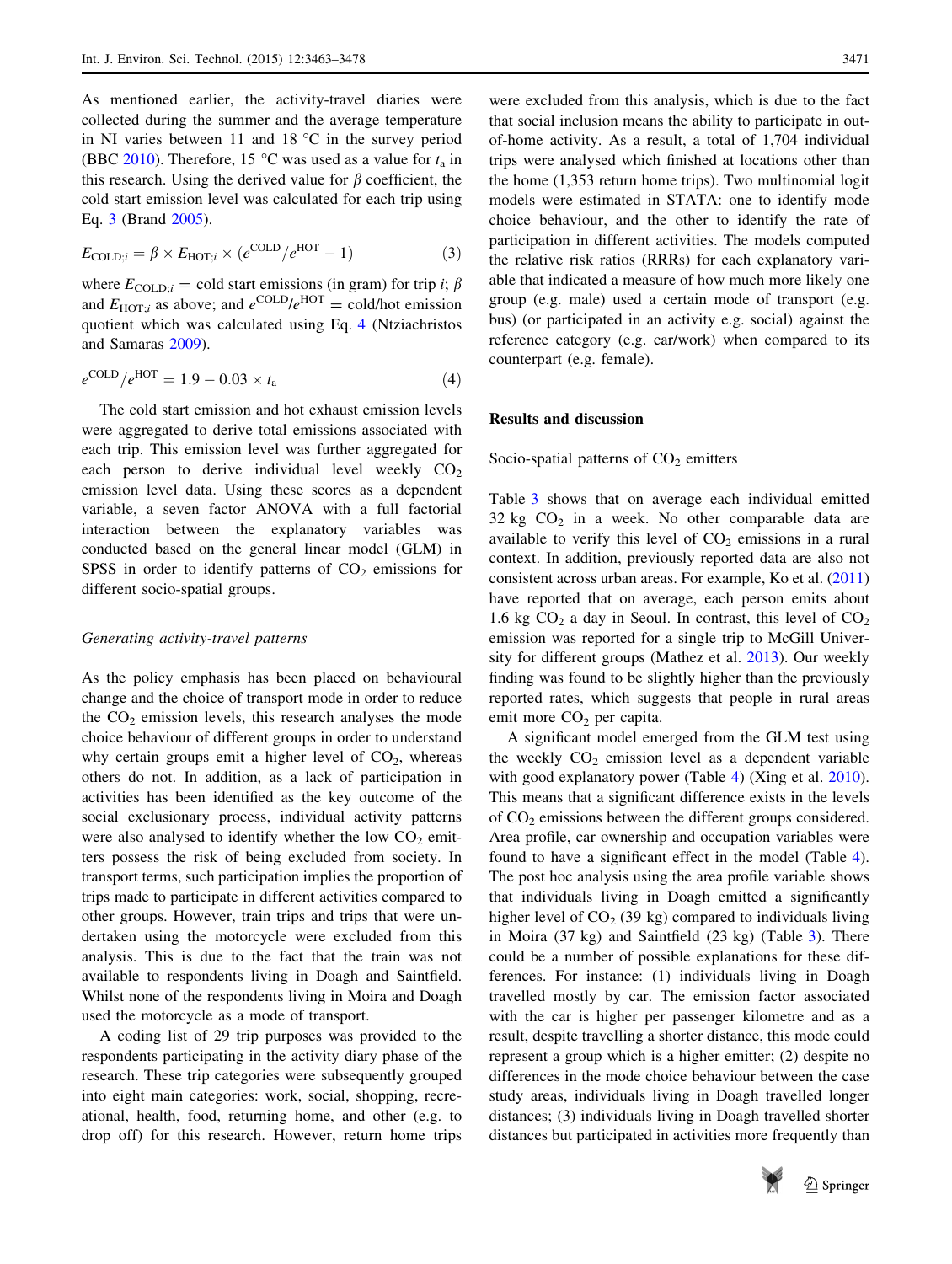| Variables      | Categories     | All areas        |           |                         | Moira            |           | Saintfield       |           | Doagh |           |
|----------------|----------------|------------------|-----------|-------------------------|------------------|-----------|------------------|-----------|-------|-----------|
|                |                | $\boldsymbol{N}$ | Mean      | % change from reference | $\boldsymbol{N}$ | Mean      | $\boldsymbol{N}$ | Mean      | N     | Mean      |
| Area profile   | Moira          | 45               | 36,834.96 | Reference               |                  |           |                  |           |       |           |
|                | Saintfield     | 62               | 23,190.39 | $-37.04$                |                  |           |                  |           |       |           |
|                | Doagh          | 50               | 39,278.88 | 6.63                    |                  |           |                  |           |       |           |
| Gender         | Male           | 71               | 31,157.99 | Reference               | 18               | 38,477.03 | 29               | 18,949.44 | 24    | 40,420.71 |
|                | Female         | 86               | 33,105.86 | 6.25                    | 27               | 35,740.24 | 33               | 26,917.29 | 26    | 38,224.88 |
| Car ownership  | Non-car-owning | 24               | 15,819.70 | Reference               | 7                | 16,347.16 | 11               | 17,292.79 | 6     | 12,503.67 |
|                | Car owning     | 133              | 35,185.33 | 122.41                  | 38               | 40,609.03 | 51               | 24,462.43 | 44    | 42,930.04 |
| Income         | Low income     | 88               | 31,200.73 | Reference               | 30               | 36,177.31 | 30               | 23,502.34 | 28    | 34,116.96 |
|                | High income    | 69               | 33,531.26 | 7.46                    | 15               | 38,150.25 | 32               | 22,897.95 | 22    | 45,848.59 |
| Occupation     | Working        | 91               | 32,892.43 | Reference               | 28               | 39,259.04 | 35               | 25,544.45 | 28    | 35,710.80 |
|                | Non-working    | 66               | 31,304.70 | $-4.823$                | 17               | 32,842.36 | 27               | 20,138.84 | 22    | 43,820.07 |
| Age            | Young          | 95               | 32,958.21 | Reference               | 24               | 35,802.08 | 45               | 25,825.39 | 26    | 42,678.38 |
|                | Older          | 62               | 31,101.47 | $-5.63$                 | 21               | 38,015.39 | 17               | 16,215.41 | 24    | 35,596.09 |
| Home ownership | Owner          | 119              | 32,692.79 | Reference               | 32               | 40,630.91 | 45               | 21,846.54 | 42    | 38,265.67 |
|                | Rented         | 38               | 30,759.99 | $-5.91$                 | 13               | 27,491.07 | 17               | 26,747.65 | 8     | 44,598.22 |
| Total          |                | 157              | 32,224.98 |                         | 45               | 36,834.96 | 62               | 23,190.39 | 50    | 39,278.88 |

<span id="page-9-0"></span>**Table 3** Levels of  $CO<sub>2</sub>$  emission (g) by different groups in a week

Table 4 GLM test results showing the variations in the levels of weekly emission of  $CO<sub>2</sub>$ 

| Source                                       | F                   | Partial Eta squared |
|----------------------------------------------|---------------------|---------------------|
| Corrected model                              | $2.251^{\rm a}$     | 0.623               |
| Intercept                                    | $173.846^{\rm a}$   | 0.659               |
| Area profile                                 | $2.781^{a}$         | 0.058               |
| Gender                                       | 0.642               | 0.007               |
| Car ownership                                | 14.231 <sup>a</sup> | 0.137               |
| Income                                       | 0.197               | 0.002               |
| Occupation                                   | $6.536^{a}$         | 0.068               |
| Age                                          | 0.007               | 0.000               |
| Home ownership                               | 0.753               | 0.008               |
| <b>Interactions</b>                          |                     |                     |
| Area profile $\times$ occupation             | $4.281^{\rm a}$     | 0.087               |
| Income $\times$ age                          | $4.125^{\rm a}$     | 0.044               |
| Area profile $\times$ gender $\times$ income | $6.643^{\rm a}$     | 0.069               |

<sup>a</sup> Coefficients are significant at the 0.05 level

the other spatial groups; and (4) any combination of these. Therefore, it is clear that the causes of  $CO<sub>2</sub>$  emissions cannot be explained by only looking at the explanatory factors, but that they need to be analysed along with mode choice behaviour and trip patterns. For that reason, findings from this section are elaborated on further in the next sections of the paper.

Consistent with other studies (Druckman and Jackson [2008\)](#page-13-0), Table 3 also shows that car-owning individuals emitted a significantly higher level of  $CO<sub>2</sub>$  (35 kg)



compared to their non-car-owning counterparts (16 kg) in a week. This difference clearly reflects the high levels of car dependency in rural areas and also signifies the potential for the reduction in  $CO<sub>2</sub>$  if appropriate policy measures are introduced. Individuals who were in employment also emitted a significantly higher amount of  $CO<sub>2</sub>$  (33 kg) compared to their non-working counterparts (31 kg). This is surprising given that non-working individuals had more available time to travel. However, disaggregation of the data found that this was only in the case of Moira and Saintfield. The interaction between area profile and occupation variables was found to have a significant effect in the model, further analysis shows that non-working individuals living in Doagh emitted a significantly higher amount of  $CO<sub>2</sub>$  (44 kg) than their working counterpart (36 kg). Therefore, it appears that despite Moira and Saintfield having more opportunities locally, these settlements are inadequate for facilitating employment opportunities and as a result, individuals living in these areas travel to other urban centres. In Doagh, on the other hand, where individuals are living closer to urban areas have shorter commuting distances. However, since Moira and Saintfield provide a basic level of opportunity, non-working individuals were perhaps able to meet their requirements locally as opposed to those non-working individuals living in Doagh.

Although the main effects of the income and age variables are not significant in the model, the interaction of these two variables was found to have a significant impact in the model. Analysis shows that low-income young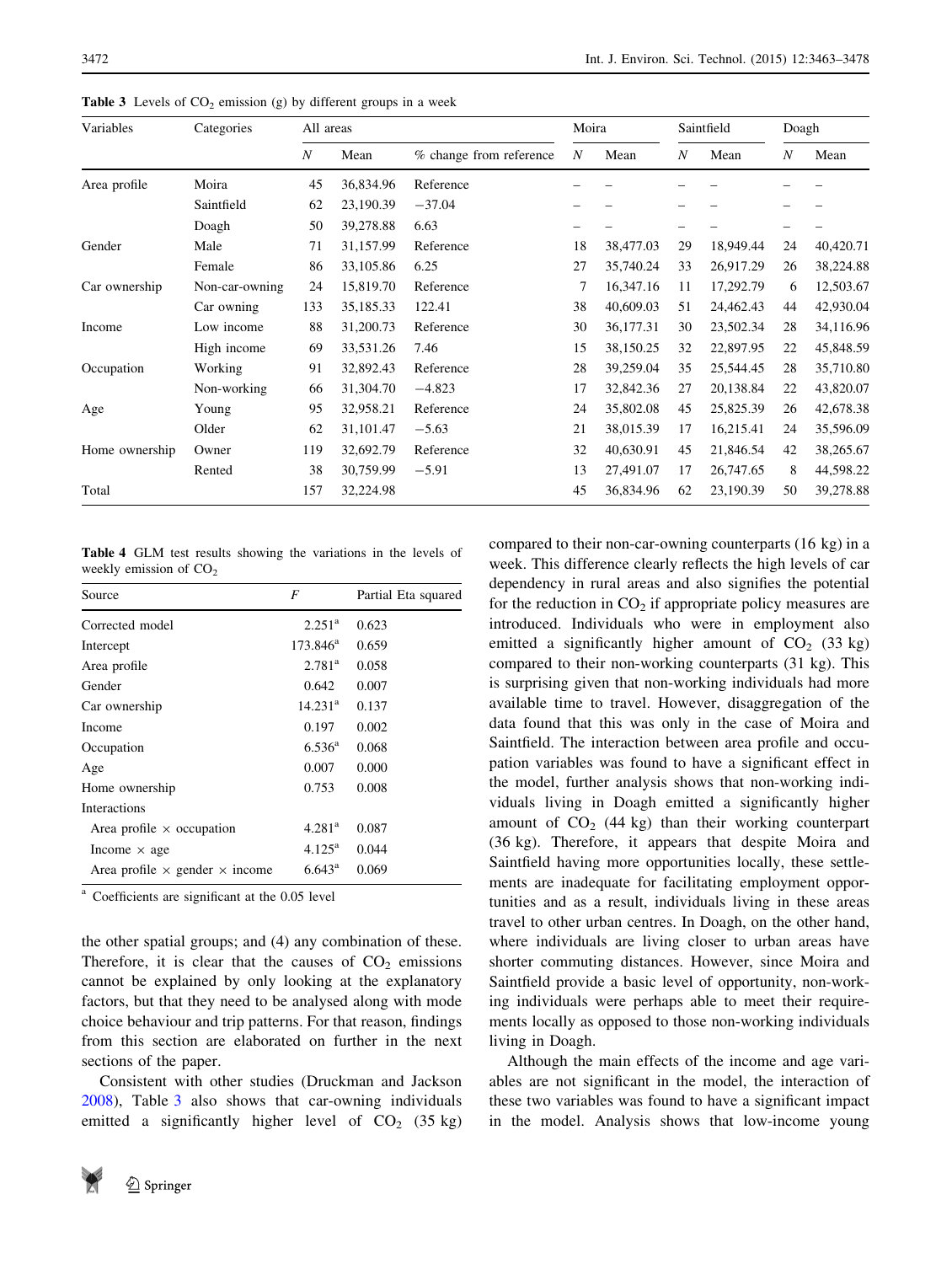individuals emitted more  $CO<sub>2</sub>$  (33 kg) than their low-income older counterparts (30 kg) in a week. On the other hand, older individuals with a higher level of income emitted a higher amount of  $CO<sub>2</sub>$  (34 kg) than high-income individuals who were younger (33 kg). An analysis of the interaction between area profile, gender, and income variables indicates that high-income males living in Saintfield emitted a significantly lower level of  $CO<sub>2</sub>$  (16 kg) than any other combinations of factors. Analysis shows that highincome males living in Saintfield also tended to have more business locally. As a result, this group rarely travelled outside of their areas. However, high-income females living in Doagh emitted a significantly higher amount of  $CO<sub>2</sub>$ (48 kg) than other groups.

In summary, this analysis shows that groups which have a lower level of  $CO<sub>2</sub>$  emission in rural areas include: (1) an area with a higher level of area accessibility and mobility options, non-car-owning individuals, non-working individuals, low-income and older people, and high-income and younger age groups; and (2) high-income males living in an area with a higher level of accessibility. However, this section raised more questions in terms of the travel behaviour patterns of these low  $CO<sub>2</sub>$  groups. An attempt was made to answer these questions by analysing the mode choice behaviour of these groups in the following section.

### Mode choice behaviour

This section investigates the mode choice patterns of those groups identified as having a lower level of  $CO<sub>2</sub>$  emissions. It is clear from Table 5 that individuals who live in an area with a lower level of area accessibility and mobility options (e.g. Doagh) were less likely to use the bus (4 times), take lifts (3 times), walk (5 times), and cycle (4 times) than when compared to their car use. Table 5 also shows that car-owning individuals relied mostly on the car for making all types of trips. As a result, their associated RRRs were found to be significantly reduced for making trips using the bus (20 times), taking lifts (2 times) (lower emissions on the grounds of occupancy), using the taxi (2 times) (lower emissions on the basis of no cold start emissions associated with this mode), and walk/cycle  $(3 \text{ times})$  (zero  $CO<sub>2</sub>$ ) emissions) when compared to their non-car-owning counterparts. In a similar way, high-income individuals were significantly less likely to make trips using the bus  $(5)$ times), take lifts (2.5 times), and walk (2 times) when compared to their car usage. Older individuals were found to be more likely to make trips using the bus (1.8 times) and on foot (1.5 times). Unlike older individuals, nonworking individuals were found to be less likely to use the bus (3 times) and active transport (2 times). Note, however, that this group was identified as low-emitters despite not using more sustainable mode of transport. The finding implies that although working individuals used more sustainable modes of transport, they had to participate in their activities more frequently than their non-working counterparts. In addition, on average, work trip length was found to be the longest (16.9 km) amongst the different activity categories in this research. As a result, the aggregated level of emissions over a week increased significantly for working individuals. The above analysis clearly reflects the location of available opportunities and the choice of transport mode acts as a major factor in reducing the level of  $CO<sub>2</sub>$  emissions. These findings are

Table 5 Multinomial logistic regression analyses results showing the RRRs of mode choice for different groups

| Explanatory variables                            | Dependent variables: chosen transport modes (reference: car) |                   |                |                   |                   |  |  |  |
|--------------------------------------------------|--------------------------------------------------------------|-------------------|----------------|-------------------|-------------------|--|--|--|
|                                                  | <b>Bus</b>                                                   | Lift              | Taxi           | Walk              | Bicycle           |  |  |  |
| Area profile (ref: Moira)                        |                                                              |                   |                |                   |                   |  |  |  |
| Saintfield                                       | $3.32^{\rm a}$                                               | $2.76^{\rm a}$    | 2.24           | $2.50^{\rm a}$    | 1.95              |  |  |  |
| Doagh                                            | $0.29^{\rm a}$                                               | $0.378^{a}$       | 0.45           | 0.20 <sup>a</sup> | 0.31 <sup>a</sup> |  |  |  |
| Gender: female (ref: male)                       | 1.22                                                         | 1.61 <sup>a</sup> | 1.31           | $1.24^{\rm a}$    | $0.14^{\rm a}$    |  |  |  |
| Number of cars in household                      | $0.05^{\rm a}$                                               | $0.45^{\rm a}$    | $0.02^{\rm a}$ | $0.37^{\rm a}$    | $0.45^{\rm a}$    |  |  |  |
| Income: high (ref: low)                          | $0.22^{\rm a}$                                               | $0.40^{\rm a}$    | 1.93           | $0.61^{\rm a}$    | 1.53              |  |  |  |
| Age: older (ref: young)                          | 1.80 <sup>a</sup>                                            | 1.08              | 0.86           | $1.56^{\rm a}$    | 1.43              |  |  |  |
| Occupation: non-working (ref: working)           | 0.31 <sup>a</sup>                                            | 0.99              | 1.87           | $0.64^{\rm a}$    | 0.53              |  |  |  |
| Home ownership: rented (ref: owner)              | $0.30^{\rm a}$                                               | 0.81              | 0.82           | 0.99              | 1.49              |  |  |  |
| Log likelihood                                   |                                                              |                   |                |                   | $-2,520.30$       |  |  |  |
| LR Chi <sup>2</sup>                              |                                                              |                   |                |                   | $1,210.88^a$      |  |  |  |
| Pseudo- $R^2$                                    |                                                              |                   |                |                   | 0.19              |  |  |  |
| $N$ (number of trips made using different modes) |                                                              |                   |                |                   | 3,043             |  |  |  |

<sup>a</sup> Coefficients are significant at the 0.05 level

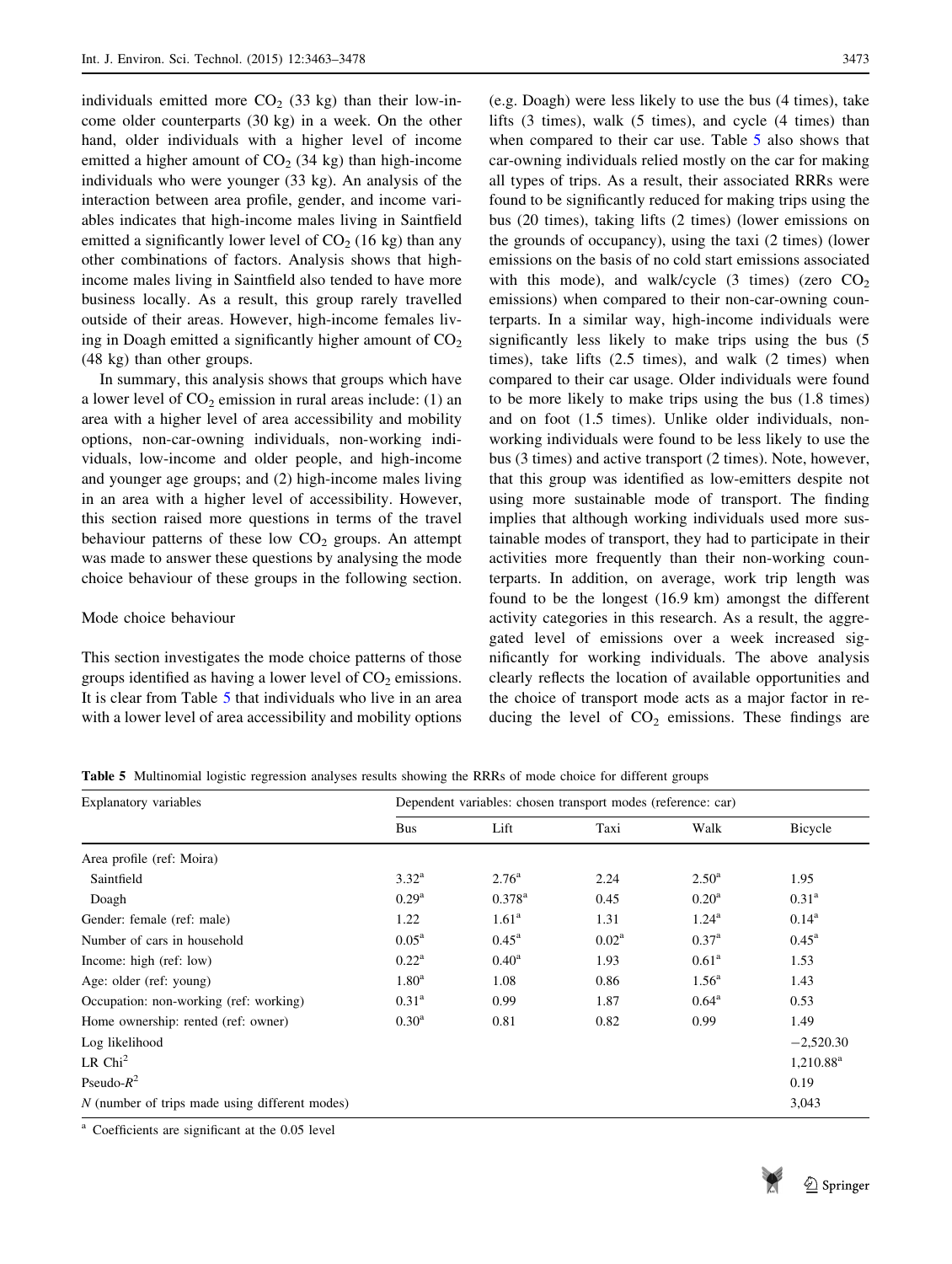| Explanatory variables                                       | Dependent variables: types of activity participated in (reference: work) |                   |                 |                   |                 |                     |  |  |
|-------------------------------------------------------------|--------------------------------------------------------------------------|-------------------|-----------------|-------------------|-----------------|---------------------|--|--|
|                                                             | Social<br>Recreation<br>Shopping                                         |                   | Taking a meal   | Other             | Health          |                     |  |  |
| Area profile (ref: Moira)                                   |                                                                          |                   |                 |                   |                 |                     |  |  |
| Saintfield                                                  | 0.90                                                                     | 0.60 <sup>a</sup> | 0.78            | 1.47              | $1.90^{\rm a}$  | 0.83                |  |  |
| Doagh                                                       | 0.97                                                                     | 0.82              | 0.81            | 0.37 <sup>a</sup> | $1.75^{\rm a}$  | $0.29^{\rm a}$      |  |  |
| Gender: female (ref: male)                                  | 1.24                                                                     | 1.29              | $1.32^{\rm a}$  | 1.12              | $3.70^{\rm a}$  | $1.79^{\rm a}$      |  |  |
| Number of cars in household                                 | 0.78 <sup>a</sup>                                                        | 0.96              | $0.78^{\rm a}$  | 0.95              | $0.82^{\rm a}$  | $0.67^{\rm a}$      |  |  |
| Income: high (ref: low)                                     | $1.43^{\rm a}$                                                           | 2.26 <sup>a</sup> | $1.40^{\rm a}$  | 1.15              | $1.46^{\rm a}$  | 1.62                |  |  |
| Age: older (ref: young)                                     | 1.08                                                                     | 1.16              | 1.13            | 0.53              | 0.70            | 0.78                |  |  |
| Occupation: non-working (ref: working)                      | 48.08 <sup>a</sup>                                                       | $45.74^{\rm a}$   | $42.61^{\rm a}$ | $70.12^a$         | $56.11^{\rm a}$ | $64.10^a$           |  |  |
| Home ownership: rented (ref: owner)                         | 0.91                                                                     | 0.81              | 0.90            | 1.13              | 0.99            | 0.77                |  |  |
| Log likelihood                                              |                                                                          |                   |                 |                   |                 | $-2,693.38$         |  |  |
| LR Chi <sup>2</sup>                                         |                                                                          |                   |                 |                   |                 | 643.47 <sup>a</sup> |  |  |
| Pseudo- $R^2$                                               |                                                                          |                   |                 |                   |                 | 0.11                |  |  |
| $N$ (number of different types of activity participated in) |                                                                          |                   |                 |                   |                 | 1,704               |  |  |

<span id="page-11-0"></span>Table 6 Multinomial logistic regression analyses results showing the RRRs of activity participation for different groups

<sup>a</sup> Coefficients are significant at the 0.05 level

consistent with the policy initiatives of the government as discussed earlier. However, questions still remain as to whether these low  $CO<sub>2</sub>$  emitter groups are able to participate in activities as much as those groups who are high  $CO<sub>2</sub>$  emitters.

# Activity patterns

Table 6 shows that despite being a high producer of  $CO<sub>2</sub>$ , individuals living in Doagh were not able to participate in activities as much as individuals living in Moira and Saintfield particularly for dining out and health-related activities (a 3 times lower participation rate). However, individuals living in Saintfield were found to lack the ability to participate in recreational activities when compared to individuals living in Moira (around a 2 times lower participation rate). Table 6 also shows that the RRRs of making other types of trip (e.g. to drop off, to pick up) were doubled when individuals were found to live in Saintfield and Doagh compared to those respondents residing in Moira. These findings therefore indicate the need for the development of area-based policy interventions through the provision of local goods and services in order to keep the emission level lower in rural areas. Although the non-car group was identified as having a lower level of  $CO<sub>2</sub>$  emission, Table 6 shows that a higher level of car ownership at household significantly reduced the level of participation in some type of activities (e.g. social, shopping). In contrast, individuals were more likely to participate in different types of activities when the income level is increased. Despite working individuals emitting a significantly higher level of  $CO<sub>2</sub>$ , they were found to be less likely to participate in different types of activities.



These findings, therefore, clearly produce evidence to suggest that individuals do not necessarily need to be high polluters in order to be socially included.

# Conclusion

Excessive emission of  $CO<sub>2</sub>$  is a global threat (Chapman [2007](#page-13-0)). Despite a high level of policy concern, there are increases in the level of  $CO<sub>2</sub>$  emissions from road transport (Anable et al. [2012\)](#page-12-0), which jeopardises realisation of the sustainable development policy goal. As a result, an identification of strategies that could reduce  $CO<sub>2</sub>$  emissions from road transport is a critical policy challenge worldwide. Researchers have agreed that policy interventions influencing a behavioural shift from carbased travel to more sustainable transport options would be a way forward in addition to improving the technological efficiency of the vehicles/fuel used for personal travel (Anable et al. [2012](#page-12-0); Chapman [2007;](#page-13-0) Kelly et al. [2009](#page-14-0)). However, very little is known about the  $CO<sub>2</sub>$ emission behaviour in rural areas despite  $CO<sub>2</sub>$  emissions per head of population being higher in rural areas than in urban areas (Brand et al. [2013\)](#page-13-0). This research has contributed to this knowledge gap in the literature. It has calculated  $CO<sub>2</sub>$  emission levels of individuals living in three rural areas in NI using their weekly activity-travel diary data. This research has also investigated the travel behaviour of these individuals to help understand why certain groups emit a lower level of  $CO<sub>2</sub>$  than others. This research then goes on to evaluate whether a lower level of  $CO<sub>2</sub>$  emissions results in a lower level of participation in activities.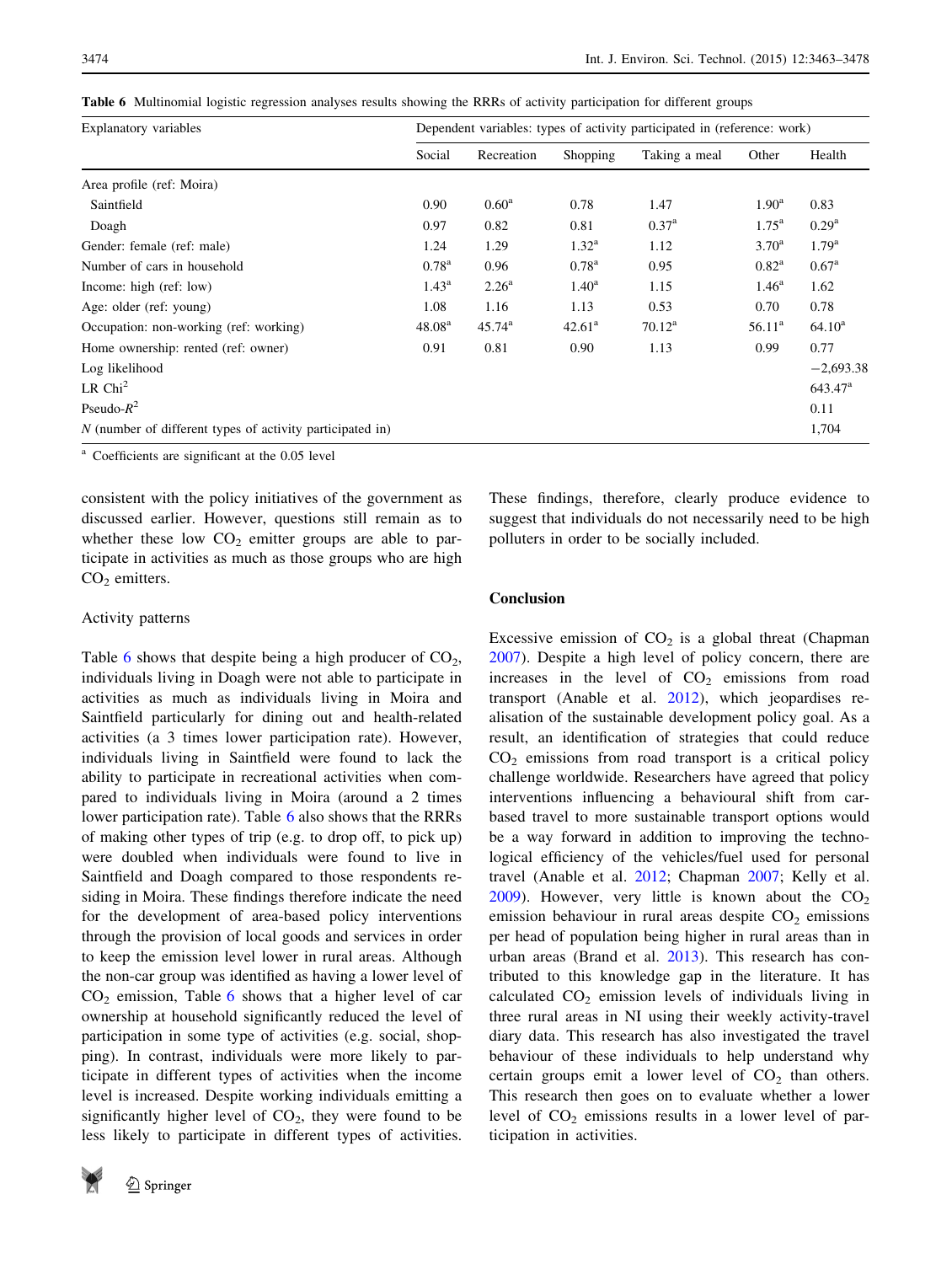<span id="page-12-0"></span>Evidence from this research clearly indicates that there is a need for hard policy intervention measures such as encouraging the provision of local opportunities in order to encourage and underpin behavioural changes in travel behaviour in rural areas (Santos et al. [2010\)](#page-14-0). For instance, individuals living in Moira and Saintfield were found to be more likely to make trips on foot due a higher level of area accessibility option. On the other hand, these individuals were also found to make more trips using the bus due to a higher level of area mobility options. As a result, their levels of  $CO<sub>2</sub>$  emission were found to be significantly lower than those living in an area with a lower level of area accessibility and area mobility options (e.g. Doagh). Although this finding runs against the findings reported by Brand and Preston ([2010\)](#page-13-0) in the context of UK, this finding is, however, similar to that reported by other researchers (Frank et al. [2000](#page-13-0); Santos et al. [2010;](#page-14-0) Wang et al. [2014](#page-14-0)). Therefore, the decline in local services (both in public transport and local goods and services opportunities) in rural areas needs to be reversed even though it may require a greater subsidy (Banister 2008b; Higgs and White [2000](#page-13-0); McDonagh [2006](#page-14-0)). The findings of this research, however, also demonstrate that rural people like to use local services if they are available, which would suggest that a temporary subsidised service can achieve financial viability in the long run (Department for Transport and Greater Manchester Passenger Transport Executive [2004](#page-13-0)).

This research has found that despite using sustainable transport options (e.g. bus), certain groups (e.g. working individuals) may emit a significantly higher level of  $CO<sub>2</sub>$  in rural areas particularly when their activity locations are in more dispersed places. Promotion of alternative soft measures such as teleworking, therefore, has a greater role to play in reducing  $CO<sub>2</sub>$  emissions in rural areas together with the physical measures for some jobs (Banister 2008a; Santos et al. [2010\)](#page-14-0). Evidence in this research shows that although certain groups emitted a higher amount of  $CO<sub>2</sub>$ , their level of participation in society is significantly lower than their counterparts (e.g. working individuals, individuals living an area with a lower level of accessibility and mobility). This means that these groups were excluded from society due to their higher level of mobility (Cass et al. [2005](#page-13-0)). These groups spent a considerably larger amount of time travelling which they otherwise could have spent in their local neighbourhoods if both soft and physical measures were implemented. A significantly higher level of  $CO<sub>2</sub>$  emission from the car-owning group was found to exist mainly due to the existence of these travelling patterns. This group was more likely to use the car for making their journeys although their participation in society was found to be significantly lower when compared to their counterparts using other modes.

Sustainable development is a well-recognised concept in today's society, which highlights the need to integrate economic, environmental, and social dimensions within development and policy. In this paper, two of the dimensions (e.g. social and environmental) were jointly investigated with an aim to understand whether one dimension is detrimental to the other in the transport sector. The findings of this research clearly show that these two dimensions are not necessarily conflicting at all; rather the sustainability in one dimension can enhance the sustainability in other dimension (e.g. a shorter travel distance is associated with both a reduction in  $CO<sub>2</sub>$  emissions and a higher level of participation in society). However, to achieve this, transport policies need to incorporate both soft (e.g. travel demand management) and hard (e.g. the arrangement of land uses to foster walking and cycling, transit oriented development) interventions.

Acknowledgments We acknowledge and cordially thank the Editor-in-Chief and the two anonymous reviewers for their constructive comments and insightful suggestions, which helped us to improve the manuscript.

#### References

- Ahern A, Hine J (2012) Rural transport—valuing the mobility of older people. Res Transp Econ 34:27–34
- Anable J, Brand C, Tran M, Eyre N (2012) Modelling transport energy demand: a socio-technical approach. Energy Policy 41:125–138
- Andrews CJ (2008) Greenhouse gas emissions along the rural-urban gradient. J Environ Plan Manag 51:847–870
- Avineri E, Waygood ODE (2013) Applying valence framing to enhance the effect of information on transport-related carbon dioxide emissions. Trans Res Part A Policy Pract 48:31–38
- Banister D (2008a) The sustainable mobility paradigm. Transp Policy 15:73–80
- Banister D (2008b) Rural accessibilities and mobilities. In: Becker U, Böhmer J, Gerike R (eds) How to define and measure access and need satisfaction in transport. Dresdner Institut für Verkehr und Umwelt e.V. (DIVU), Dresden, pp 165–178
- Barlow TJ, Boulter PG (2009) Emission factors 2009: Report 2—a review of the average-spped approach for estimating hot exhaust emissions. TRL Limited, Wokingham
- BBC (2010) Weather: average condition—Northern Ireland. [http://](http://www.bbc.co.uk/weather/world/city_guides/results.shtml?tt=TT003750) [www.bbc.co.uk/weather/world/city\\_guides/results.shtml?tt=](http://www.bbc.co.uk/weather/world/city_guides/results.shtml?tt=TT003750) [TT003750](http://www.bbc.co.uk/weather/world/city_guides/results.shtml?tt=TT003750). 23 Nov 2010
- Begg D, Gray D (2004) Transport policy and vehicle emission objectives in the UK: is the marriage between transport and environment policy over? Environ Sci Policy 7:155–163
- Berkeley N, Jarvis D (2012) Low carbon mobility: opportunities and challenges for local economic development. Local Econ 27:689–691
- Boulter PG, McCrae IS, Barlow TJ (2007) A review of instantaneous emission models for road vehicles. Transport Research Laboratory (TRL), Wokingham

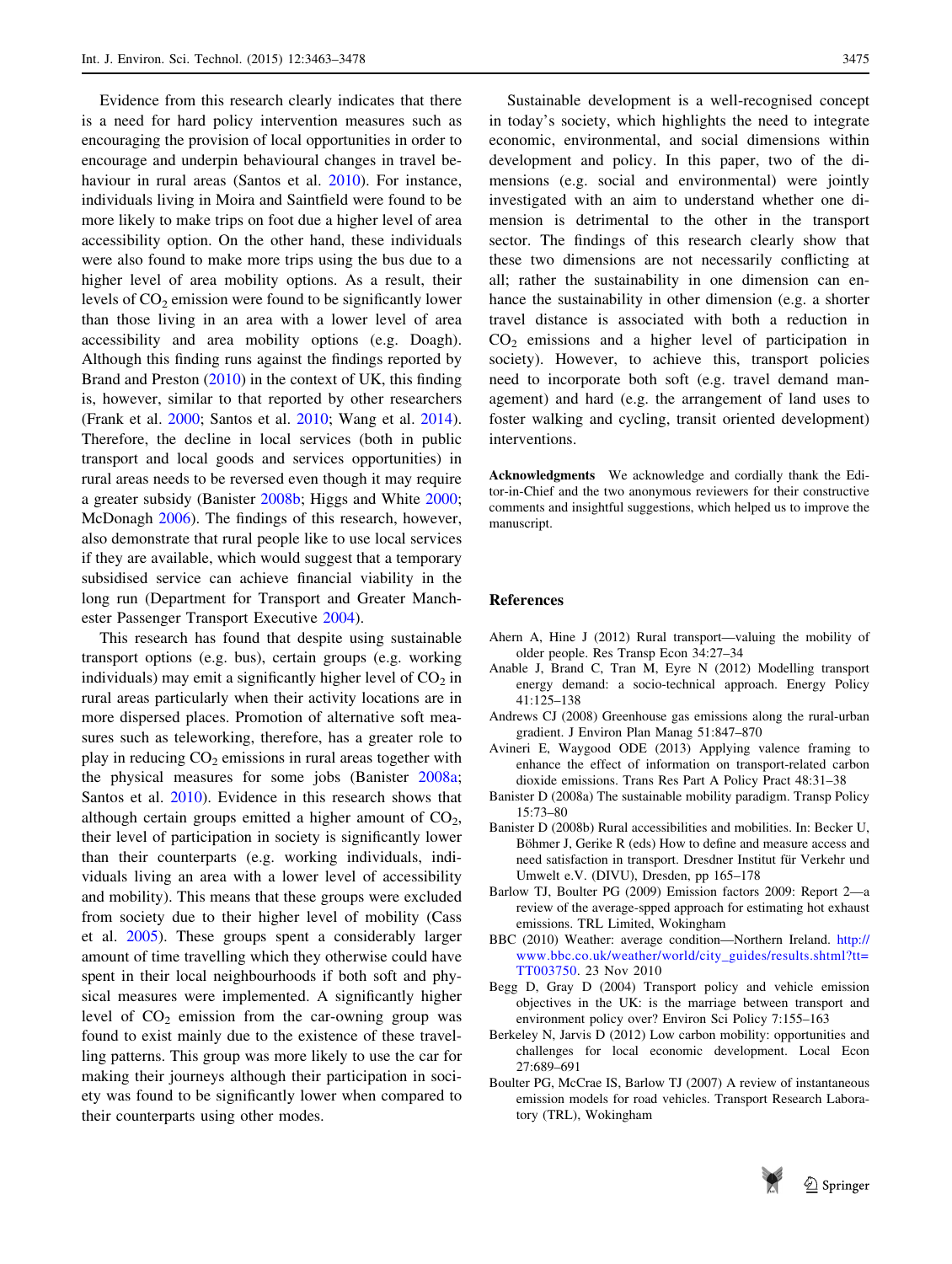- Boulter PG, Barlow TJ, McCrae IS (2009) Emissions factors 2009: report 3—exhaust emission factors for road vehicles in the United Kingdom. Wokingham, TRL Limited
- Brand C (2005) Integrated travel emissions profiles: methodology report. Transport studies unit and environmental change institute. University of Oxford, Oxford
- Brand C, Boardman B (2008) Taming of the few—the unequal distribution of greenhouse gas emissions from personal travel in the UK. Energy Policy 36:224–238
- Brand C, Preston J (2010) 60–20 emission—the unequal distribution of green house gas emissions from personal, non-business travel in the UK. Transp Policy 17:9–19
- Brand C, Goodman A, Rutter H, Song Y, Ogilvie D (2013) Associations of individual, household and environmental characteristics with carbon dioxide emissions from motorised passenger travel. Appl Energy 104:158–169
- Burchardt T, Grand JL, Piachaud D (1999) Social exclusion in Britain 1991–1995. Soc Policy Adm 33:227–244
- Burchardt T, Grand JL, Piachaud D (2002) Degrees of exclusion: developing a dynamic, multi-dimensional measure. In: Hills J, Grand JL, Piachaud D (eds) Understanding social exclusion. Oxford University Press, Oxford, pp 30–43
- Cass N, Shove E, Urry J (2005) Social exclusion, mobility and access. Soc Rev 53:539–555
- Chapman L (2007) Transport and climate change: a review. J Transp Geogr 15:354–367
- Church A, Frost M, Sullivan K (2000) Transport and social exclusion in London. Transp Policy 7:195–205
- Committee on Climate Change (2008) Building a low-carbon economy—the Uk's contribution totackling climate change
- Committee on Climate Change (2010) The fourth carbon budget: reducing emissions through the 2020s
- Currie G, Stanley J (2008) Investigating links between social capital and public transport. Transp Rev 28:529–547
- Currie G, Richardson T, Smyth P, Vella-Brodrick D, Hine J, Lucas K, Stanley J, Morris J, Kinnear R, Stanley J (2009) Investigating links between transport disadvantage, social exclusion and wellbeing in Melbourne-preliminary results. Transp Policy 16:97–105
- Darido G, Torres-Montoya M, Mehndiratta S (2014) Urban transport and  $CO<sub>2</sub>$  emissions: some evidence from Chinese cities. Wiley Interdiscip Rev Energy Environ 3:122–155
- DEFRA (2008) A framework for pro-environmental behaviours. DEFRA, London
- Department for Communities and Local Government (2008) The English indices of deprivation 2007. Department for Communities and Local Government (DCLG), London
- Department for Regional Development (2001) Shaping our future: regional development strategy for Northern Ireland 2025. Department for Regional Development, Belfast
- Department for Regional Development (2002) Regional Transportation strategy for Northern Ireland 2002–2012. Department for Regional Development, Belfast
- Department for Regional Development (2005) Planning policy statement 13 (PPS 13): transportation and land use. Department for Regional Development, Belfast
- Department for Regional Development (2008) Travel survey for Northern Ireland 2005–2007. Department for Regional Development, Belfast
- Department for Regional Development (2010) Northern Ireland transport statistics 2009–10. Department for Regional Development, Belfast
- Department for Transport (2004) Smarter choices—changing the way we travel. Department for Transport, London
- Department for Transport (2006) Social inclusion: transport aspects (final report). Department for Transport, London
- Department for Transport (2009) Delivering sustainable low carbon travel: an essential guide for local authorities. Department for Transport, London
- Department for Transport (2010a) ENV0202 carbon dioxide emissions by transport mode: United Kingdom, 1998–2008. Department for Transport, London
- Department for Transport (2010b) The effects of smarter choice programmes in the sustainable travel towns: summary report. Department for Transport, London
- Department for Transport (2011) Creating growth, cutting carbon: making sustainable local transport happen. Department for Transport, London
- Department for Transport, Greater Manchester Passenger Transport Executive (2004) Intermode: innovations in demand responsive transport. Department for Transport and Greater Manchester Passenger Transport Executive
- Department of the Environment Transport and the Region (1998) A new deal for transport: better for everyone. Department of the Environment Transport and the Region, London
- Druckman A, Jackson T (2008) Household energy consumption in the UK: a highly geographically and socio-economically disaggregated model. Energy Policy 36:3177–3192
- Farrington J, Gray D, Martin S, Roberts D (1998) Car dependence in rural Scotland. The Scottish Office Central Research Unit, Edinburgh
- Fawcett T (2010) Personal carbon trading: a policy ahead of its time? Energy Policy 38:6868–6876
- Frank LD, Brian SJ, Bachman W (2000) Linking land use with household vehicle emissions in the central puget sound: methodological framework and findings. Transp Res Part D 5:173–196
- Fudge S, Peters M (2011) Behaviour change in the UK climate debate: an assessment of responsibility, agency and political dimensions. Sustainability 3:789–808
- Garren SJ, Pinjari AR, Brinkmann R (2011) Carbon dioxide emission trends in cars and light trucks: a comparative analysis of emissions and methodologies for Florida's counties (2000 and 2008). Energy Policy 39:5287–5295
- Glaeser EL, Kahn ME (2010) The greenness of cities: carbon dioxide emissions and urban development. J Urban Econ 67:404–418
- Gough IAN (2013) Carbon Mitigation Policies, Distributional Dilemmas and Social Policies. J Soc Policy 42:191–213
- Gray D, Shaw J, Farrington J (2006) Community transport, social capital and social exclusion in rural areas. Area 38:89–98
- HM Government (2005) Securing the future: the UK government sustainable development strategy. HMSO. [http://collections.](http://collections.europarchive.org/tna/20080530153425/http://www.sustainable-development.gov.uk/publications/pdf/strategy/SecFut_complete.pdf) [europarchive.org/tna/20080530153425/http://www.sustainable](http://collections.europarchive.org/tna/20080530153425/http://www.sustainable-development.gov.uk/publications/pdf/strategy/SecFut_complete.pdf)[development.gov.uk/publications/pdf/strategy/SecFut\\_complete.](http://collections.europarchive.org/tna/20080530153425/http://www.sustainable-development.gov.uk/publications/pdf/strategy/SecFut_complete.pdf) [pdf](http://collections.europarchive.org/tna/20080530153425/http://www.sustainable-development.gov.uk/publications/pdf/strategy/SecFut_complete.pdf) 20 Nov 2014
- Higgs G, White S (2000) Alternatives to census-based indicators of social disadvantage in rural communities. Prog Plan 53:1–81
- Hine J, Mitchell F (2001) The role of transport in social exclusion in urban Scotland. Scottish Executive Central Research Unit, Edinburgh
- Hine J, Mitchell F (2003) Transport disadvantage and social exclusion: exclusionary mechanisms in transport in urban Scotland. Ashgate, Hampshire
- Hine J, Kamruzzaman M, Blair N (2012) Weekly activity-travel behaviour in rural Northern Ireland: differences by context and socio-demographic. Transportation 39:175–195
- Hodge I, Dunn J, Monk S, Fitsgerald M (2002) Barriers to participation in residual rural labour markets. Work Employ Soc 16:457–476

<span id="page-13-0"></span>

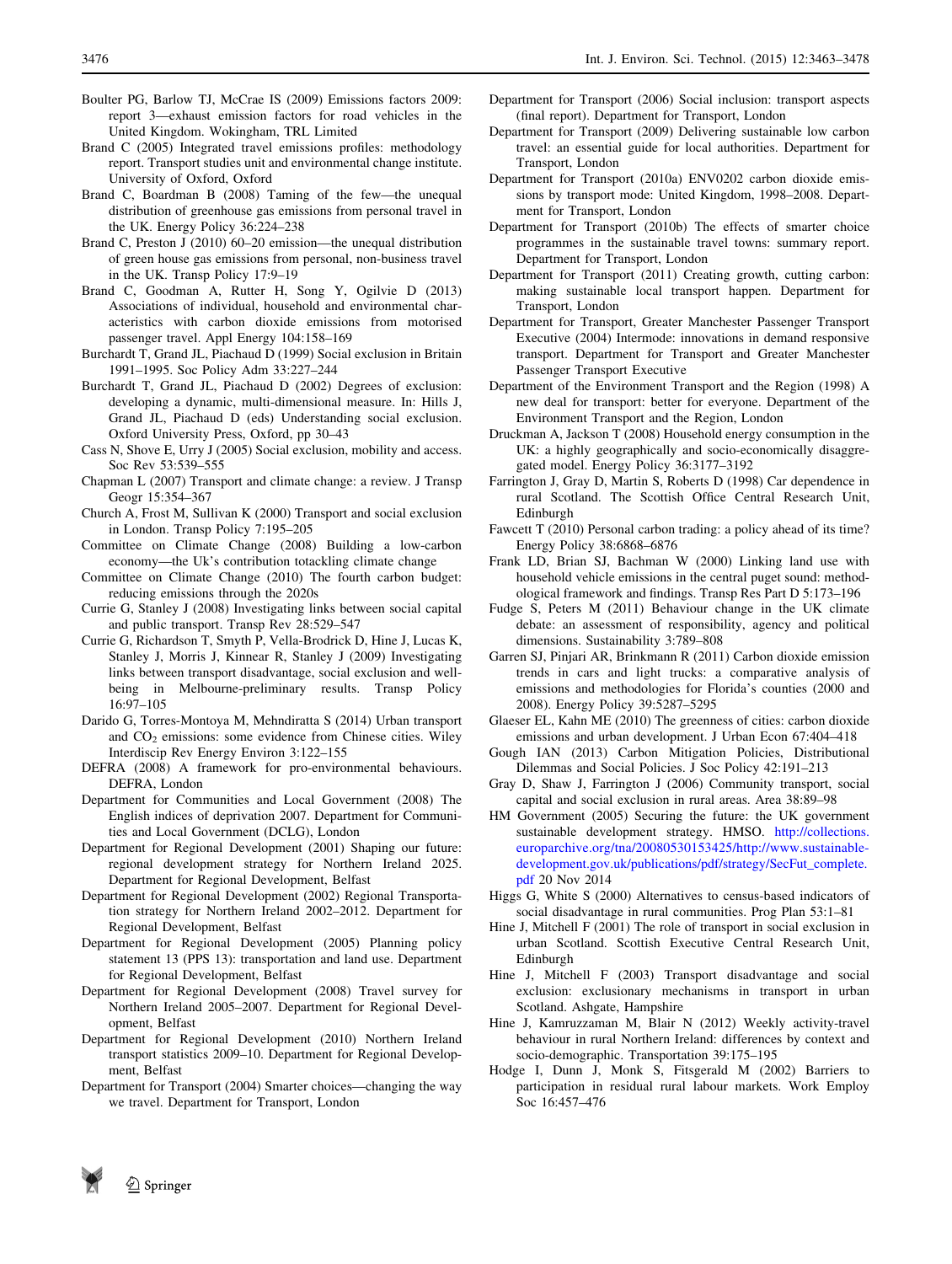- <span id="page-14-0"></span>Howarth CC, Polyviou P (2012) Sustainable travel behaviour and the widespread impacts on the local economy. Local Econ 27:764–781
- Jones A, Goodman A, Roberts H, Steinbach R, Green J (2013) Entitlement to concessionary public transport and wellbeing: a qualitative study of young people and older citizens in London, UK. Soc Sci Med 91:202–209
- Joumard R, Andre M (1990) Cold start emissions of traffic. Sci Total Environ 93:175–182
- Kamruzzaman M, Hine J (2011) Participation index: a measure to identify rural transport disadvantage? J Transp Geogr 19:882–899
- Kelly JA, Ryan L, Casey E, O'Riordan N (2009) Profiling road transport activity: emissions from 2000 to 2005 in Ireland using national car test data. Transp Policy 16:183–192
- Kennedy C (2010) Methodology for inventorying greenhouse gas emissions from global cities. Energy Policy 38:4828–4837
- Ketelaer T, Kaschub T, Jochem P, Fichtner W (2014) The potential of carbon dioxide emission reductions in German commercial transport by electric vehicles. Int J Environ Sci Technol 11:2169–2184
- Kilby K, Smith N (2012) Accessibility planning policy: evaluation and future direction—final report. Department for Transport, London
- Knowles RD (2006) Transport shaping space: differential collapse in time and space. J Transp Geogr 14:407–425
- Ko J, Park D, Lim H, Hwang IC (2011) Who produces the most  $CO<sub>2</sub>$ emissions for trips in the Seoul metropolis area? Transp Res Part D Transp Environ 16:358–364
- Kok R, Annema JA, van Wee B (2011) Cost-effectiveness of greenhouse gas mitigation in transport: a review of methodological approaches and their impact. Energy Policy 39:7776–7793
- Li J (2011) Decoupling urban transport from GHG emissions in Indian cities—a critical review and perspectives. Energy Policy 39:3503–3514
- Loo BPY, Li L (2012) Carbon dioxide emissions from passenger transport in China since 1949: implications for developing sustainable transport. Energy Policy 50:464–476
- Lucas K (2006) Providing transport for social inclusion within a framework for environmental justice in the UK. Transp Res Part A 40:801–809
- Lucas K, Jones P (2012) Social impacts and equity issues in transport: an introduction. J Transp Geogr 21:1–3
- Marques AC, Fuinhas JA, Gonçalves BM (2012) Dieselization and road transport CO<sub>2</sub> emissions: evidence from Europe. Low Carbon Econ 3:54–62
- Mathez A, Manaugh K, Chakour V, El-Geneidy A, Hatzopoulou M (2013) How can we alter our carbon footprint? Estimating GHG emissions based on travel survey information. Transportation 40:131–149
- McDonagh J (2006) Transport policy instruments and transportrelated social exclusion in rural Republic of Ireland. J Transp Geogr 14:355–366
- McNamara D, Caulfield B (2011) Measuring the potential implications of introducing a cap and share scheme in Ireland to reduce green house gas emissions. Transp Policy 18:579–586
- Meyer I, Leimbach M, Jaeger CC (2007) International passenger transport and climate change: a sector analysis in car demand and associated  $CO<sub>2</sub>$  emissions from 2000 to 2050. Energy Policy 35:6332–6345
- Moseley MA (1979) Accessibility: the rural challenge. Methuen, London
- NISRA (2001) Population and Migration. Northern Ireland Statistics and Research Agency (NISRA). [http://www.nisranew.nisra.gov.](http://www.nisranew.nisra.gov.uk/census/start.html) [uk/census/start.html](http://www.nisranew.nisra.gov.uk/census/start.html). Accessed 3 Mar 2009
- NISRA (2005) The Northern Ireland multiple deprivation measure. Northern Ireland Statistics and Research Authority. [http://www.](http://www.nisra.gov.uk) [nisra.gov.uk](http://www.nisra.gov.uk). Accessed 16 May 2008
- Nocera S, Maino F, Cavallaro F (2012) A heuristic method for determining CO<sub>2</sub> efficiency in transportation planning. Eur Transp Res Rev 4:91–106
- Northern Ireland Assembly (2011) Report on the committee's inquiry into sustainable transport. Committee for Regional Development, Belfast
- Ntziachristos L, Samaras Z (2009) COPERT: EMEP/EEA emission inventory guidebook 2009. European Environment Agency
- Nutley S (1985) Planning options for the improvement of rural accessibility: use of the time-space approach. Reg Stud 19:37–50
- Nutley S (1996) Rural transport problems and non-car populations in the USA. J Transp Geogr 4:93–106
- O' Mahony T, Zhou P, Sweeney J (2012) The driving forces of change in energy-related  $CO<sub>2</sub>$  emissions in Ireland: a multisectoral decomposition from 1990 to 2007. Energy Policy 44:256–267
- Rassafi AA, Vaziri M (2005) Sustainable transport indicators: definition and integration. Int J Environ Sci Technol 2:83–96
- Santos G, Behrendt H, Teytelboym A (2010) Part II: policy instruments for sustainable road transport. Res Transp Econ 28:46–91
- Schipper L (2011) Automobile use, fuel economy and  $CO<sub>2</sub>$  emissions in industrialized countries: encouraging trends through 2008? Transp Policy 18:358–372
- Scottish Executive (2006) Scottish index of multiple deprivation 2006: General report. Scottish executive. [http://www.scotland.](http://www.scotland.gov.uk/Resource/Doc/151578/0040731.pdf) [gov.uk/Resource/Doc/151578/0040731.pdf](http://www.scotland.gov.uk/Resource/Doc/151578/0040731.pdf). Accessed 18 Dec 2008
- Shergold I, Parkhurst G (2012) Transport-related social exclusion amongst older people in rural Southwest England and Wales. J Rural Stud 28:412–421
- Shucksmith M, Chapman P (1998) Rural development and social exclusion. Soc Rural 38:225–242
- Shucksmith M, Philip L (2000) Social exclusion in rural areas: a literature review and conceptual framework. The Scottish Executive Central Research Unit, Edinburgh
- Simpson BJ (2006) Reducing carbon dioxide emissions from UK road transport. In: Proceedings of the ICE—municipal engineer, pp 203–210
- Social Exclusion Unit (2003) Making the connections: transport and social exclusion. Social Exclusion Unit, The Stationery Office, London
- Solomon S, Plattner G-K, Knutti R, Friedlingstein P (2009) Irreversible climate change due to carbon dioxide emissions. Environ Sci 106:1704–1709
- Tchepel O, Dias D, Ferreira J, Tavares R, Isabel Miranda A, Borrego C (2012) Emission modelling of hazardous air pollutants from road transport at urban scale. Transport 27:299–306
- Tian X, Chang M, Tanikawa H, Shi F, Imura H (2012) Regional disparity in carbon dioxide emissions. J Ind Ecol 16:612–622
- Torres M, Pinho P (2011) Encouraging low carbon policies through a local emissions trading scheme (LETS). Cities 28:576–582
- Wadud Z, Noland RB, Graham DJ (2008) Equity analysis of personal tradable carbon permits for the road transport sector. Environ Sci Policy 11:533–544
- Wang Y, Hayashi Y, Chen J, Li Q (2014) Changing urban form and transport  $CO<sub>2</sub>$  emissions: an empirical analysis of Beijing, China. Sustainability 6:4558–4579